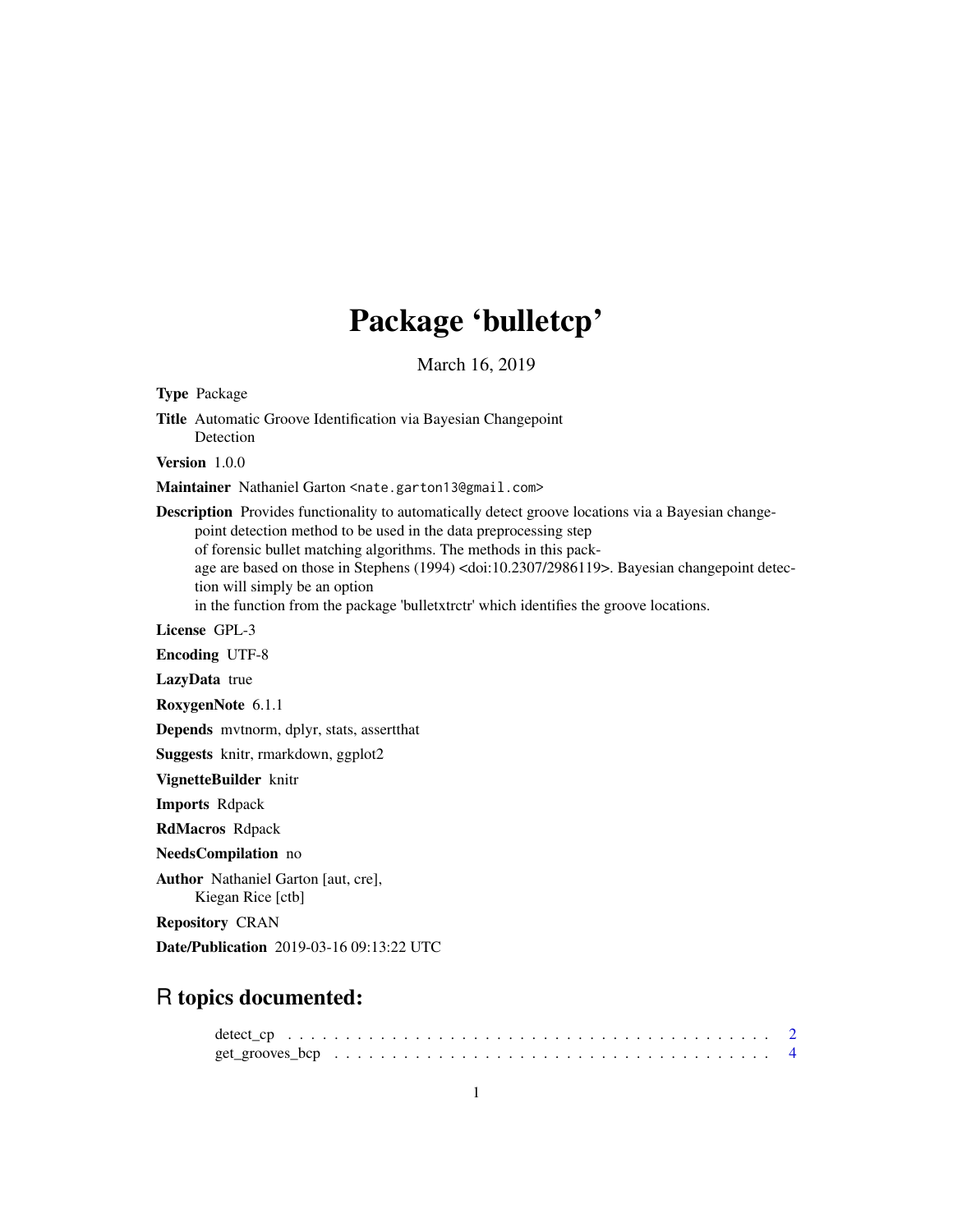#### <span id="page-1-0"></span>2 detect\_cp

| Index |  |
|-------|--|

detect\_cp *Impute data and estimate groove locations.*

## Description

This function is mostly just a wrapper function which calls the functions necessary to impute missing data, run the changepoint Gibbs algorithms, and select MAP estimates of the changepoint locations. Much less output is given for this function than for the functions called by this function. If all goes well, one should only need to explicitly use this function to estimate groove locations. Note that because this function calls the functions which do the Gibbs sampling, all of the input required for those functions is required by this function.

## Usage

```
detect_cp(data, iter = 5000, start.vals = NA, prop_var = NA,
  cp\_prop\_var = NA, tol\_edge = 50, tol\_cp = 1000, warmup = 200,
  verbose = FALSE, prior\_number = rep(1/4, times = 4),
  est\_impute\_par = FALSE, impute\_par = c(0.8, 15)
```
#### Arguments

| data | Data frame with columns "x" and "y." "x" is a column of the locations of the |
|------|------------------------------------------------------------------------------|
|      | observed residual values, y.                                                 |

#### iter Number of iterations after warmup.

start. vals Starting values for the changepoint algorithm. Either NA valued or a named list of lists. If list, the names of the lists should be "cp2","cp1", and "cp0". Each list posessing one of those aforementioned names is a list of starting values identical to what would be given if the changepoint algorithm were to be run with the corresponding number of specified changepoints. List with elements "sigma", "l", "cp", "beta", and "intercept." "sigma" and "l" are 3 element vectors where the first element is for the data on the left groove. The second element is for the land engraved area, and the third element is for the right groove. "cp" is the vector of changepoint starting values. "beta" and "intercept" are two element vectors of the slope and intercept for the left and right groove engraved area respectively.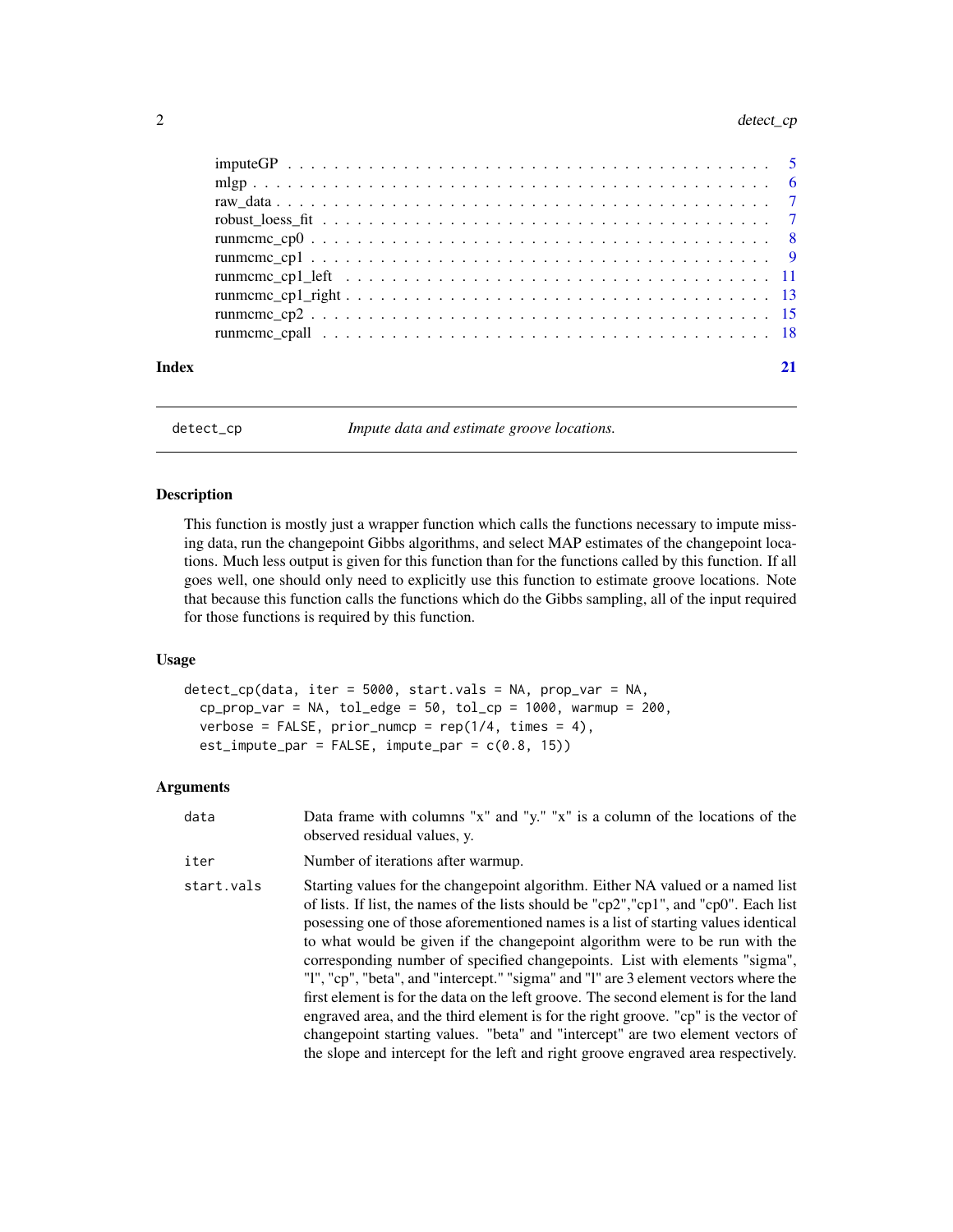|                | If NA, default starting values will be used. Note that the changepoint starting<br>values should always be near the edges of the data.                                                                                                                                                                                                                              |
|----------------|---------------------------------------------------------------------------------------------------------------------------------------------------------------------------------------------------------------------------------------------------------------------------------------------------------------------------------------------------------------------|
| prop_var       | Either NA valued or a list of named lists. If list, the names of the lists should<br>be "cp2", "cp1", and "cp0". Each list posessing one of those aforementioned<br>names is a list of proposal covariance matrices identical to what would be given<br>if the changepoint algorithm were to be run with the corresponding number of<br>specified changepoints.     |
| cp_prop_var    | The proposal variance-covariance matrix for the changepoints. Can either be NA<br>or a named list. If list, the names of the list items should be "cp2", "cp1" where<br>each is the appropriate proposal variance/covariance matrix for the number of<br>changepoints.                                                                                              |
| tol_edge       | This parameter controls how close changepoint proposals can be to the edge<br>of the data before getting automatically rejected. For example, a value of 10<br>means that the changepoint will be automatically rejected if either of the pro-<br>posal changepoints is within a distance of 10 x-values from either edge.                                          |
| tol_cp         | This parameter controls how close changepoint proposals can be to each other<br>before getting automatically rejected. For example, a value of 10 means that the<br>changepoint will be automatically rejected if either of the proposal changepoints<br>is within a distance of 10 x-values from either each other.                                                |
| warmup         | The number of warmup iterations. This should be set to a very small number of<br>iterations, as using too many iterations as warmup risks moving past the change-<br>points and getting stuck in a local mode. Default is set to 500.                                                                                                                               |
| verbose        | Logical value indicating whether to print the iteration number and the parameter<br>proposals.                                                                                                                                                                                                                                                                      |
| prior_numcp    | This is a vector with four elements giving the prior probabilities for the zero<br>changepoint model, the one changepoint on the left model, the one changepoint<br>on the right model, and the two changepoint model, in that order. Note that,<br>practically, because the likelihood values are so large, only very strong priors<br>will influence the results. |
| est_impute_par | Logical value indicating whether parameters for the Gaussian process impu-<br>tation should be estimated before actually doing the imputation. Default is<br>FALSE, in which case the default imputation standard deviation is 0.8 and the<br>length scale is 15. The covariance function is a squared exponential. These<br>values have worked well in testing.    |
| impute_par     | A two element vector containing the standard deviation and length scale (in that<br>order) to use for the Gaussian process imputation. These values will not be used<br>if the est_impute_par argument is set to TRUE.                                                                                                                                              |

# Value

A named list containing the output from variable\_cp\_gibbs function, the range of data that was actually used for the changepoint algorithm (since it doesn't impute values past the outermost nonmissing values), and the estimated groove locations.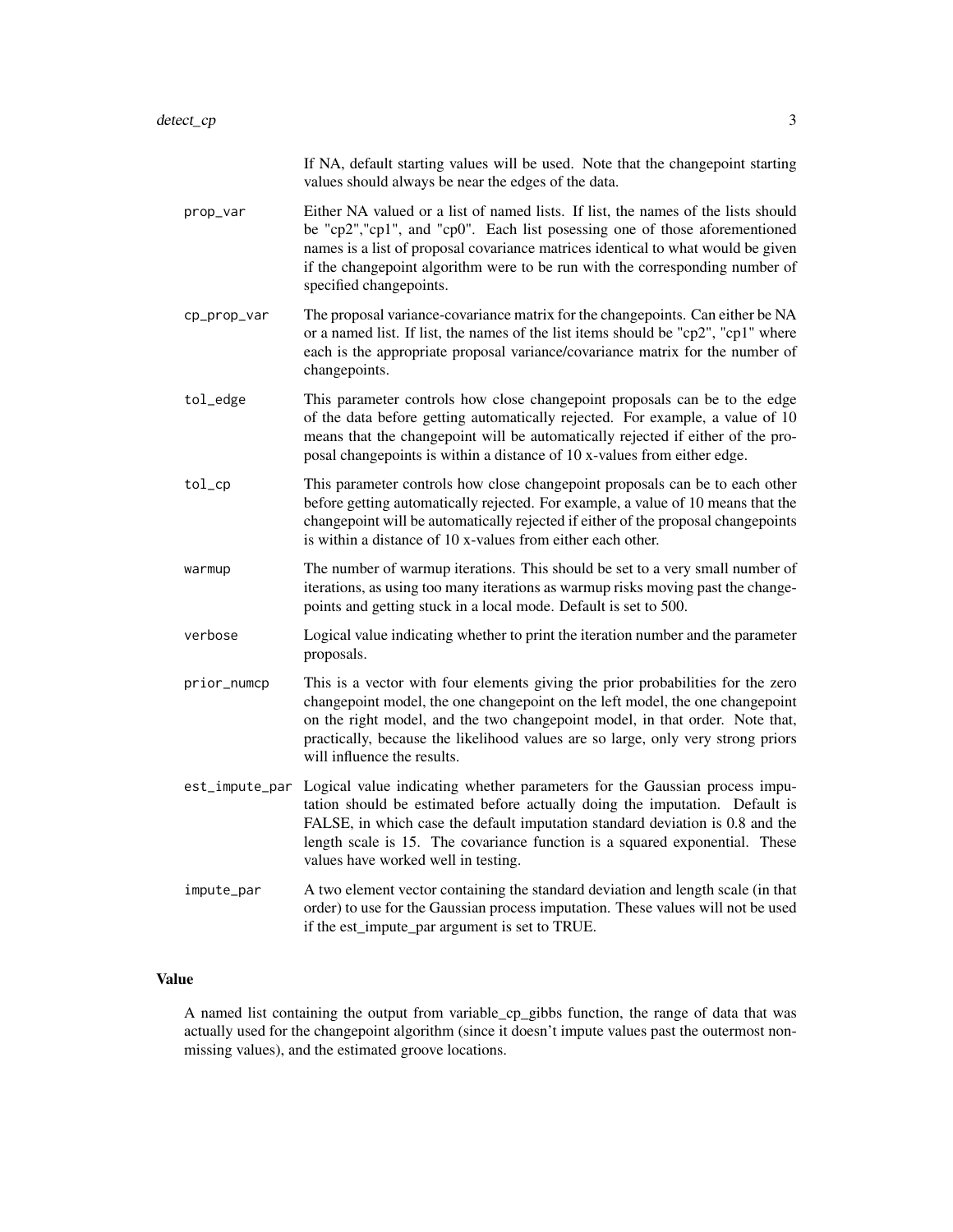# Examples

```
# Fake data
sim_groove <- function(beta = c(-0.28, 0.28), a = 125)
{
    x \le - seq(from = 0, to = 2158, by = 20)
    med \leq median(x)
    y \le -1*(x \le a)*(beta[1]*(x - med) - beta[1]*(a - med)) +1*(x \ge 2158 - a)*(beta[2]*(x - med) - beta[2]*(2158 - a - med))return(data.frame("x'' = x, "y'' = y))
}
fake_groove <- sim_groove()
cp_gibbs2 <- detect_cp(data = fake_groove,
                     verbose = FALSE,
                     tol<sub>edge</sub> = 50,
                     tol_cp = 1000,
                     iter = 300.
                     warmup = 100,
                     est_impute_par = FALSE)
```
get\_grooves\_bcp *Conforming get\_grooves\_"name" function.*

### Description

This is a wrapper function that comforms to the other get\_grooves functions.

# Usage

```
get_grooves_bcp(x, value, adjust = 10, ...)
```
# Arguments

| x         | numeric vector of locations in microns                                                             |
|-----------|----------------------------------------------------------------------------------------------------|
| value     | numeric vector of surface measurements in microns                                                  |
| adjust    | positive number to adjust the grooves - XXX should be expressed in microns<br>rather than an index |
| $\ddotsc$ | Additional arguments to be passed to detect_cp_v2.                                                 |

# Value

A named list containing the output from variable\_cp\_gibbs function, the range of data that was actually used for the changepoint algorithm (since it doesn't impute values past the outermost nonmissing values), and the estimated groove locations.

<span id="page-3-0"></span>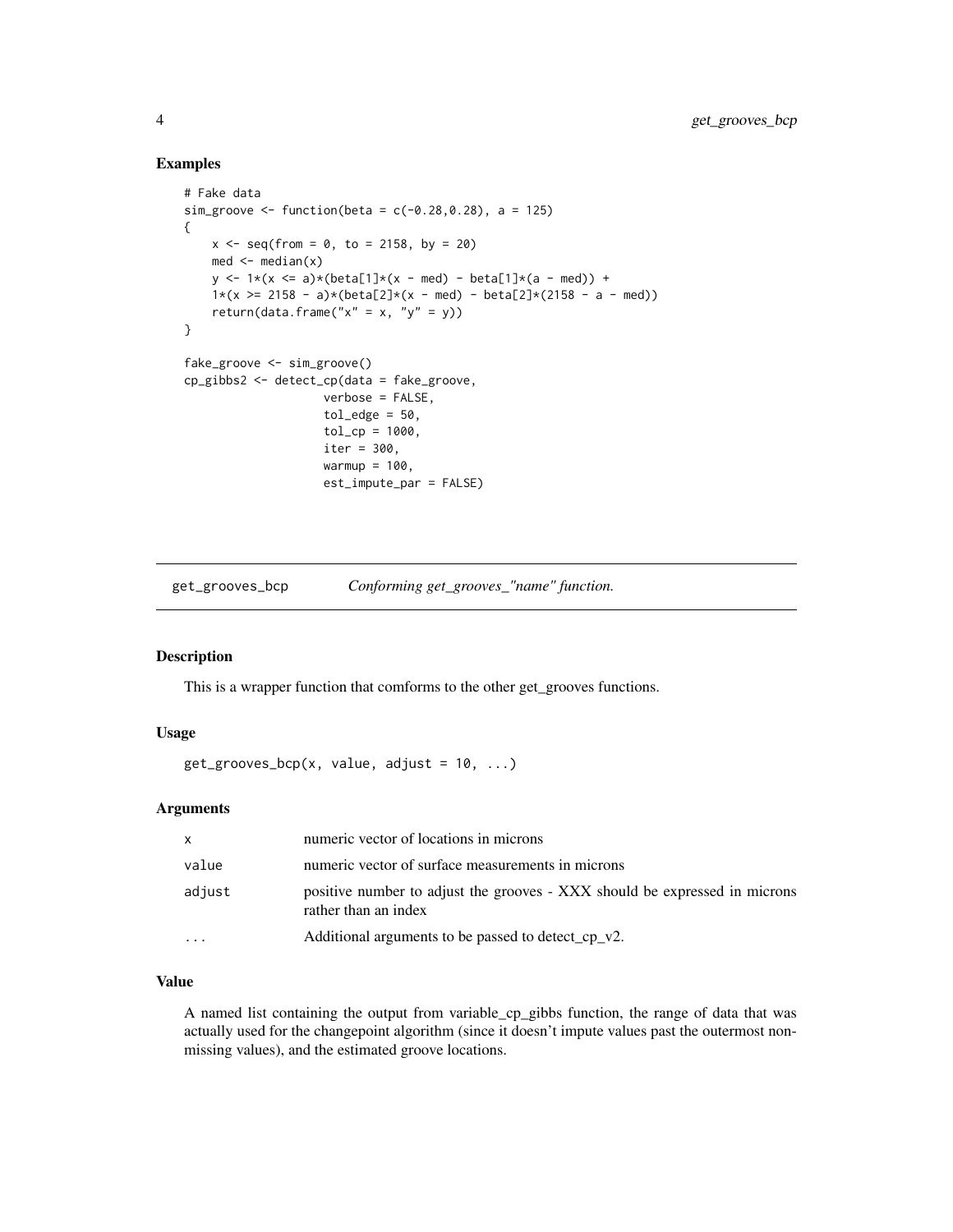#### <span id="page-4-0"></span>imputeGP 5

# Examples

```
data("example_data")
head(raw_data)
raw_data <- raw_data[seq(from = 1, to = nrow(raw_data), by = 30),]
cp_gibbs3 <- get_grooves_bcp(x = raw_data$x,
    value = raw_data$value,
    adjust = 10,
    iter = 300,
    warmup = 100)
```
imputeGP *Impute missing data.*

# Description

This function imputes missing data based on a Gaussian process regression

# Usage

imputeGP(y, x, sigma, l)

# Arguments

|         | Numeric y vector of response values.                            |
|---------|-----------------------------------------------------------------|
| x       | Numeric x vector of locations used for the covariance function. |
| sigma   | Marginal standard deviation in the Gaussian process.            |
| $\perp$ | Length scale parameter in the Gaussian process.                 |

# Value

A data frame with columns "x" and "y" which contain the combined observed and imputed data.

```
# Fake data
sim_groove <- function(beta = c(-0.28, 0.28), a = 125)
{
   x \le - seq(from = 0, to = 2158, by = 20)
   med <- median(x)
   y \le -1*(x \le a)*(beta[1]*(x - med) - beta[1]*(a - med)) +1*(x \ge 2158 - a)*(beta[2]*(x - med) - beta[2]*(2158 - a - med))return(data.frame("x" = x, "y" = y))
}
fake_groove <- sim_groove()
fake_groove <- fake_groove[sample.int(n = nrow(fake_groove),
   size = round(0.8 * new(fake_groove)),replace = FALSE),]
```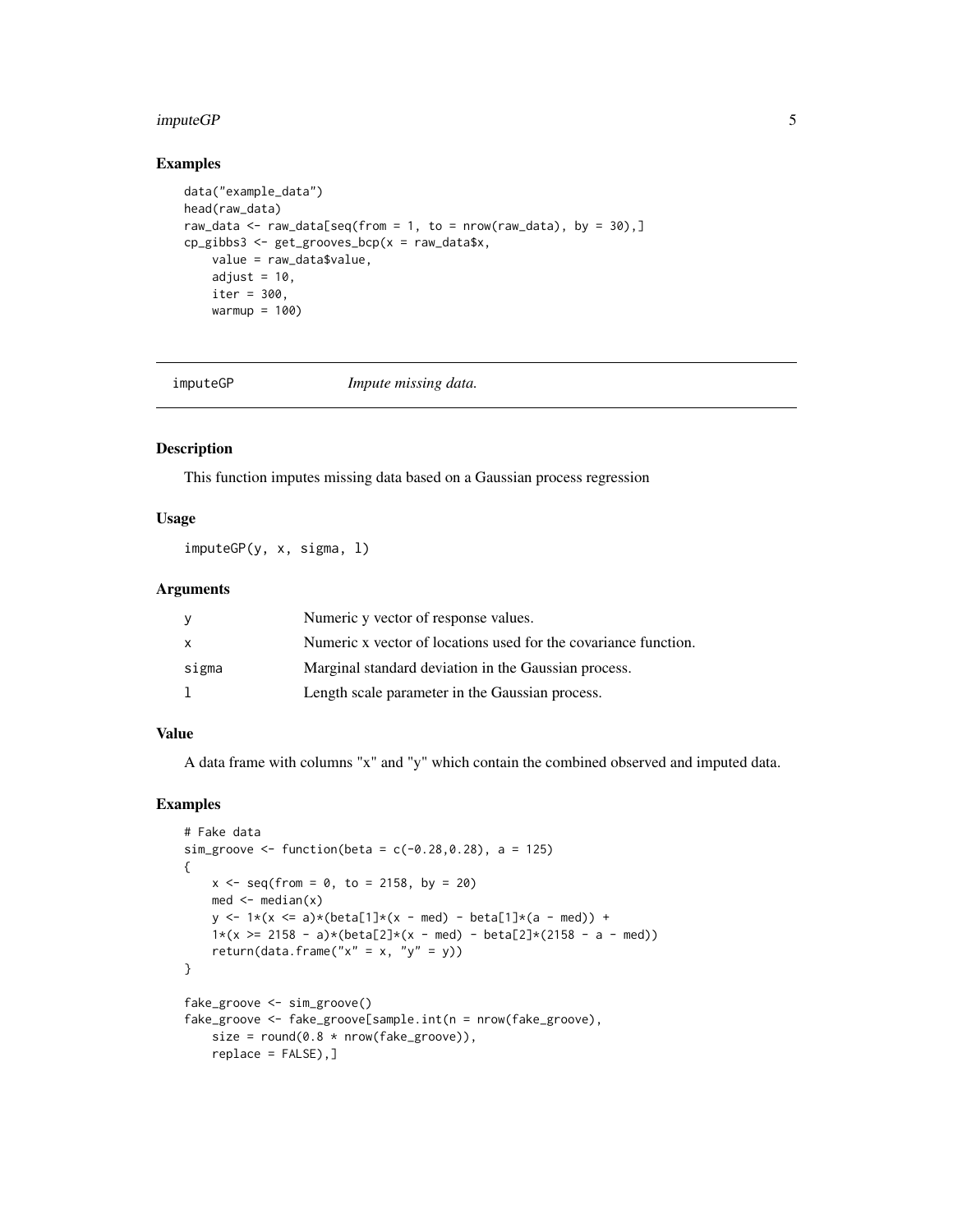```
6 mlgp mass of the contract of the contract of the contract of the contract of the contract of the contract of the contract of the contract of the contract of the contract of the contract of the contract of the contract of
```

```
fake_groove <- fake_groove[order(fake_groove$x),]
plot(fake_groove$x, fake_groove$y)
# add NA values where the data are missing
x_na <- seq(from = min(fake_groove$x), to = max(fake_groove$x),
by = min(fake_groove$x[2:nrow(fake_groove)] - fake_groove$x[1:(nrow(fake_groove) - 1)]))
x_na <- x_na[!round(x_na, digits = 2) %in% round(fake_groove$x, digits = 2)]
y<sub>-</sub>na < - rep(NA, times = length(x<sub>-</sub>na))d_na <- data.frame("x'' = x_na, "y'' = y_na)
fake_groove <- rbind(fake_groove, d_na)
fake_groove <- fake_groove[order(fake_groove$x),]
## impute the data
full_data <- imputeGP(y = fake_groove$y, x = fake_groove$x, sigma = 0.9, 1 = 15)
head(full_data)
plot(full_data$x, full_data$y)
```
mlgp *Impute missing data.*

#### Description

This function performs maximum likelihood estimation to estimate the variance parameters in a Gaussian process with a squared exponential covariance function. These parameters could then be used in the Gaussian process used for imputation.

# Usage

 $mlgp(y, x, tol = 1e-06)$ 

#### Arguments

|     | Numeric y vector of response values.                                          |
|-----|-------------------------------------------------------------------------------|
| X   | Numeric x vector of locations used for the covariance function.               |
| tol | Tolerance level for the maximum likelihood procedure to fit the Gaussian pro- |
|     | cess.                                                                         |

#### Value

Standard optim output. The first optimized parameter value is the standard deviation the second is the length scale.

```
# Fake data
sim\_groove <- function(beta = c(-0.28, 0.28), a = 125)
{
   x \le - seq(from = 0, to = 2158, by = 20)
   med <- median(x)
```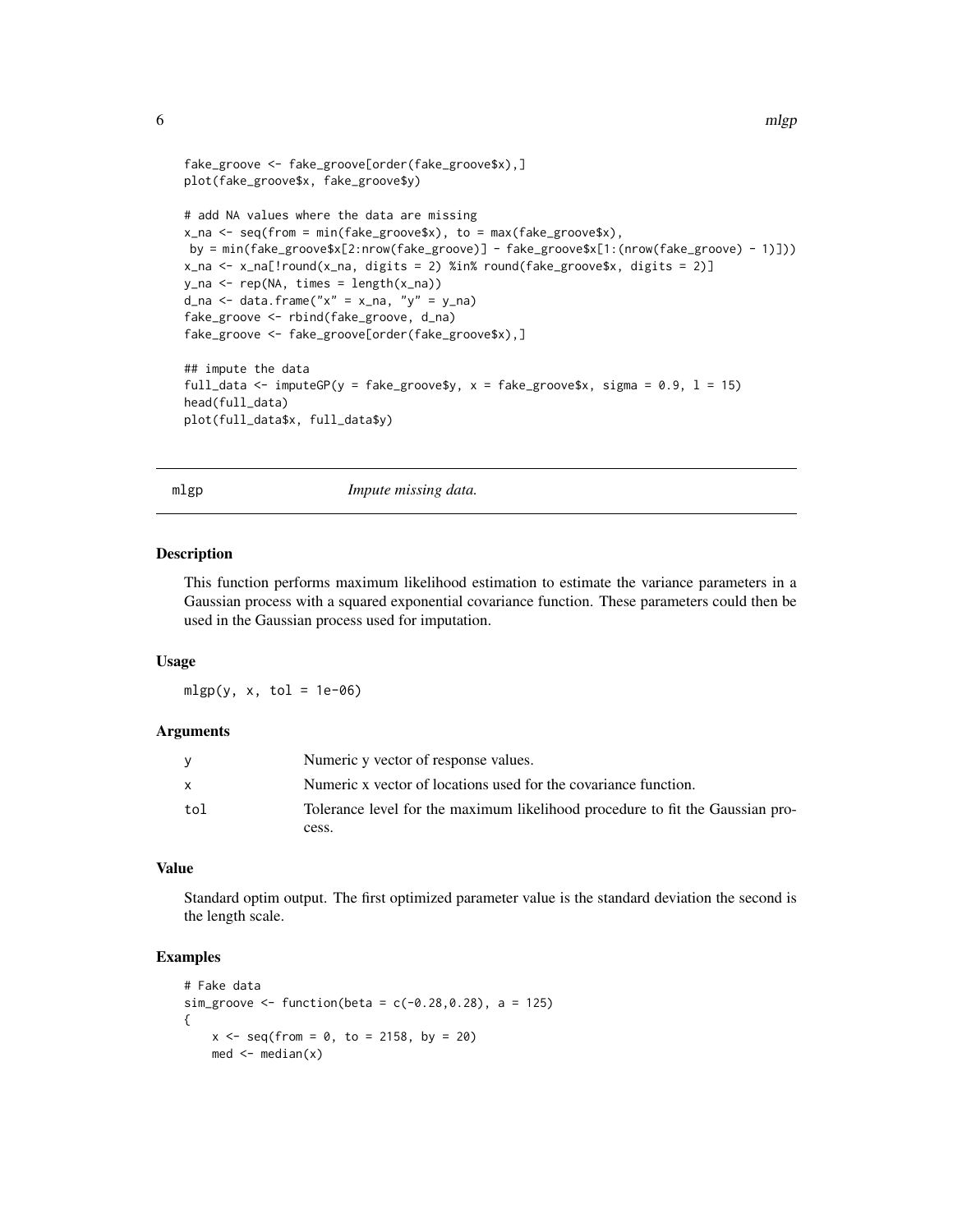#### <span id="page-6-0"></span>raw\_data 7

```
y \le -1*(x \le a)*(beta[1]*(x - med) - beta[1]*(a - med)) +1*(x \ge 2158 - a)*(beta[2]*(x - med) - beta[2]*(2158 - a - med))return(data.frame("x'' = x, "y'' = y))
}
fake_groove <- sim_groove()
fake_groove <- fake_groove[sample.int(n = nrow(fake_groove),
   size = round(0.8 * new(fake_groove)),replace = FALSE),]
plot(fake_groove$x, fake_groove$y)
# estimate the MLE's
mles \leq mlgp(y = fake_groove$y, x = fake_groove$x)
```
raw\_data *Example of an average of 2D crosscuts from the Hamby 44 data set.*

#### Description

This data set is essentially a 2D crosscut from a land in the Hamby 44 set of bullet land scans.

#### Usage

raw\_data

# Format

A data frame with 3346 rows and two variables:

x location variable

value the height of the land at the given location described by x

# Source

Hamby 44

robust\_loess\_fit *Fit a robust loess regression*

#### Description

Internal function called by get\_grooves\_lassobasic and get\_grooves\_lassofull

#### Usage

robust\_loess\_fit(cc, iter)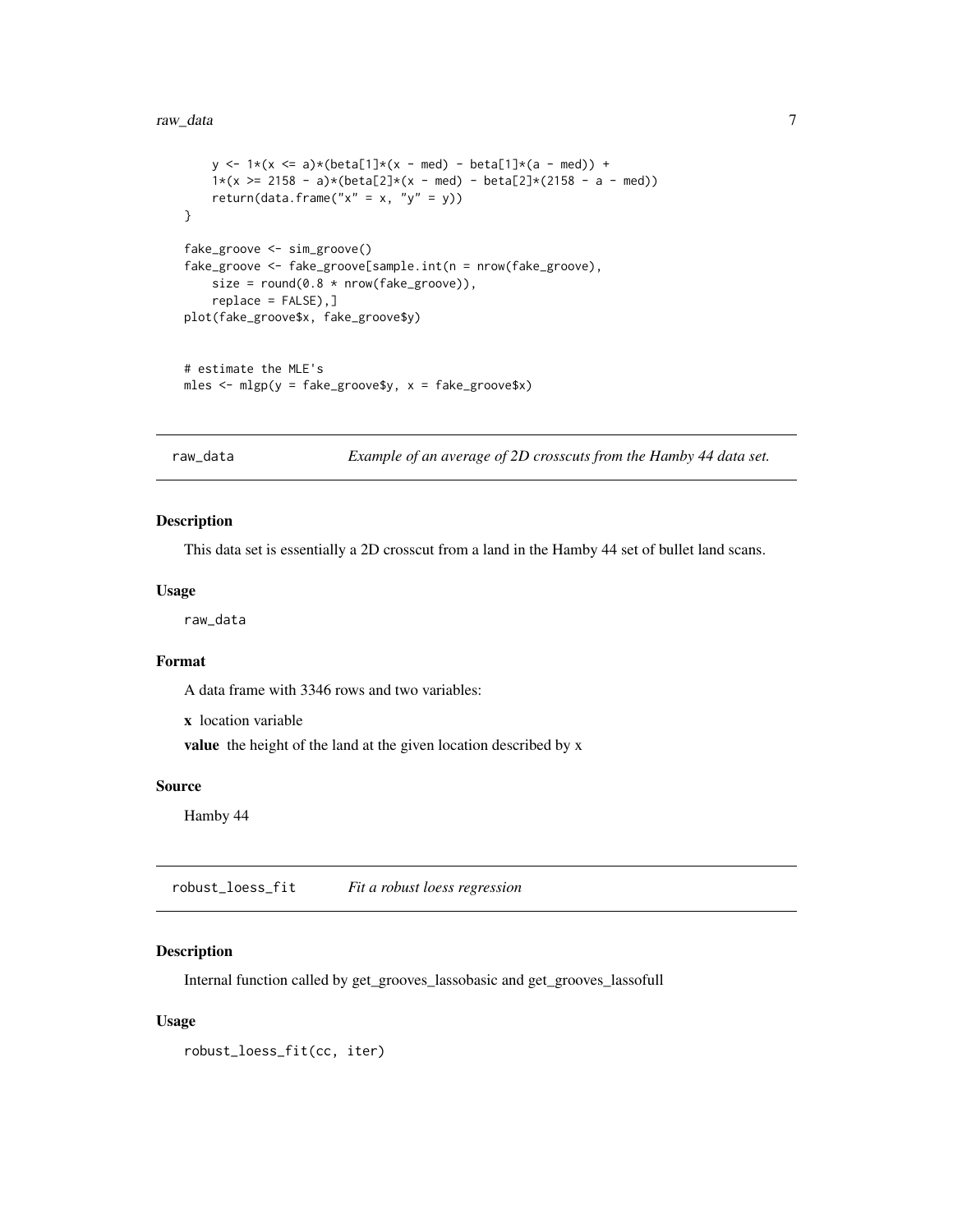#### <span id="page-7-0"></span>**Arguments**

| CC.  | data frame with columns x and value_std, representing the crosscut |
|------|--------------------------------------------------------------------|
| iter | number of iterations                                               |

# Examples

```
data("example_data")
head(raw_data)
raw_data <- raw_data[seq(from = 1, to = nrow(raw_data), by = 30),]
plot(raw_data$x, raw_data$y)
# set the minimum y-value to zero
check_min <- min(raw_data$value[!is.na(raw_data$value)])
raw_data <- dplyr::mutate(raw_data, value_std = value - check_min)
# remove global structure
rlo_fit <- robust_loess_fit(cc = raw_data, iter = 20)
raw_data$rlo_pred <- predict(rlo_fit, newdata = raw_data)
raw_data$rlo_resid <- raw_data$value_std - raw_data$rlo_pred
# define new data frame without the global structure
data \leq data.frame("x" = raw_data$x, "y" = raw_data$rlo_resid)
plot(data$x, data$y)
```

| runmcmc_cp0 | Estimate a posterior distribution of data conditional on zero change- |
|-------------|-----------------------------------------------------------------------|
|             | <i>points.</i>                                                        |

# Description

This function runs a random walk Metropolis algorithm to estimate the posterior distribution of a zero mean multivariate normal distribution with an covariance matrix generated by the exponential covariance function. This functions assumes equally spaced locations ("x" values in the "data" argument).

#### Usage

```
runmcmc_cp0(data, iter, start.vals, prop_var, warmup = 500,
 verbose = FALSE)
```
#### Arguments

| data       | Data frame with columns "x" and "y." "x" is a column of the locations of the<br>observed residual values, y.                |
|------------|-----------------------------------------------------------------------------------------------------------------------------|
| iter       | Number of interations after warmup.                                                                                         |
| start.vals | List with elements "sigma" and "l" for the standard deviation and length scale<br>which parameterize the covariance matrix. |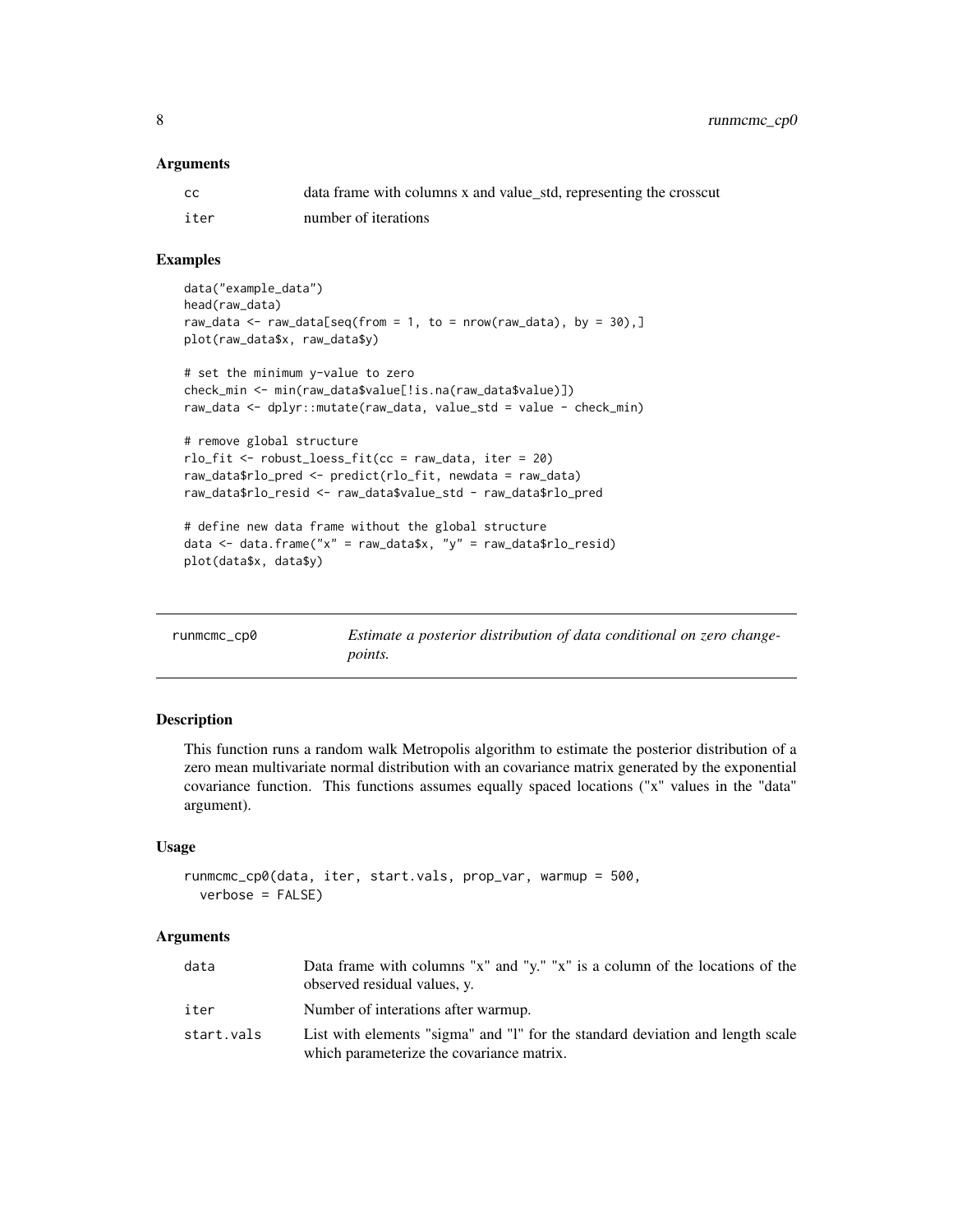# <span id="page-8-0"></span>runmcmc\_cp1 9

| prop_var | The proposal variance-covariance matrix for the random walk metropolis algo-<br>rithm.                                                                                                     |
|----------|--------------------------------------------------------------------------------------------------------------------------------------------------------------------------------------------|
| warmup   | The number of initial iterations which serves two purposes: the first is to allow<br>the algorithm to wander to the area of most mass, and the second is to tune the<br>proposal variance. |
| verbose  | Logical value indicating whether to print the iteration number and the parameter<br>proposals.                                                                                             |

# Value

A named list. "parameters" is a list of named parameter values each of which is a vector of length "iter". "accept" gives the proportion of accepted proposals after warmup. "lp" is a vector of values of the log data pdf at each sampled parameter value.

# Examples

```
# Fake data
sim_groove <- function(beta = c(-0.28, 0.28), a = 125)
{
   x \le - seq(from = 0, to = 2158, by = 20)
   med <- median(x)
   y \le -1*(x \le a)*(beta[1]*(x - med) - beta[1]*(a - med)) +1*(x \ge 2158 - a)*(beta[2]*(x - med) - beta[2]*(2158 - a - med))return(data.frame("x'' = x, "y'' = y))
}
fake_groove <- sim_groove()
# define starting values
start.vals <- list("sigma" = c(1), "l" = c(10))
# proposal variance for the MH step
prop_var <- diag(c(1/2,1/2))
set.seed(1111)
m0cp <- runmcmc_cp0(data = fake_groove, iter = 500,
   start.vals = start.vals,
   prop_var = prop_var, warmup = 100, verbose = FALSE)
```
runmcmc\_cp1 *Estimate a posterior distribution of data conditional that there is one groove.*

#### Description

This function is basically a wrapper for running the left and right (one) changepoint Gibbs algorithms. The only computation that this function does is to estimate the posterior means of the left and right changepoint distributions.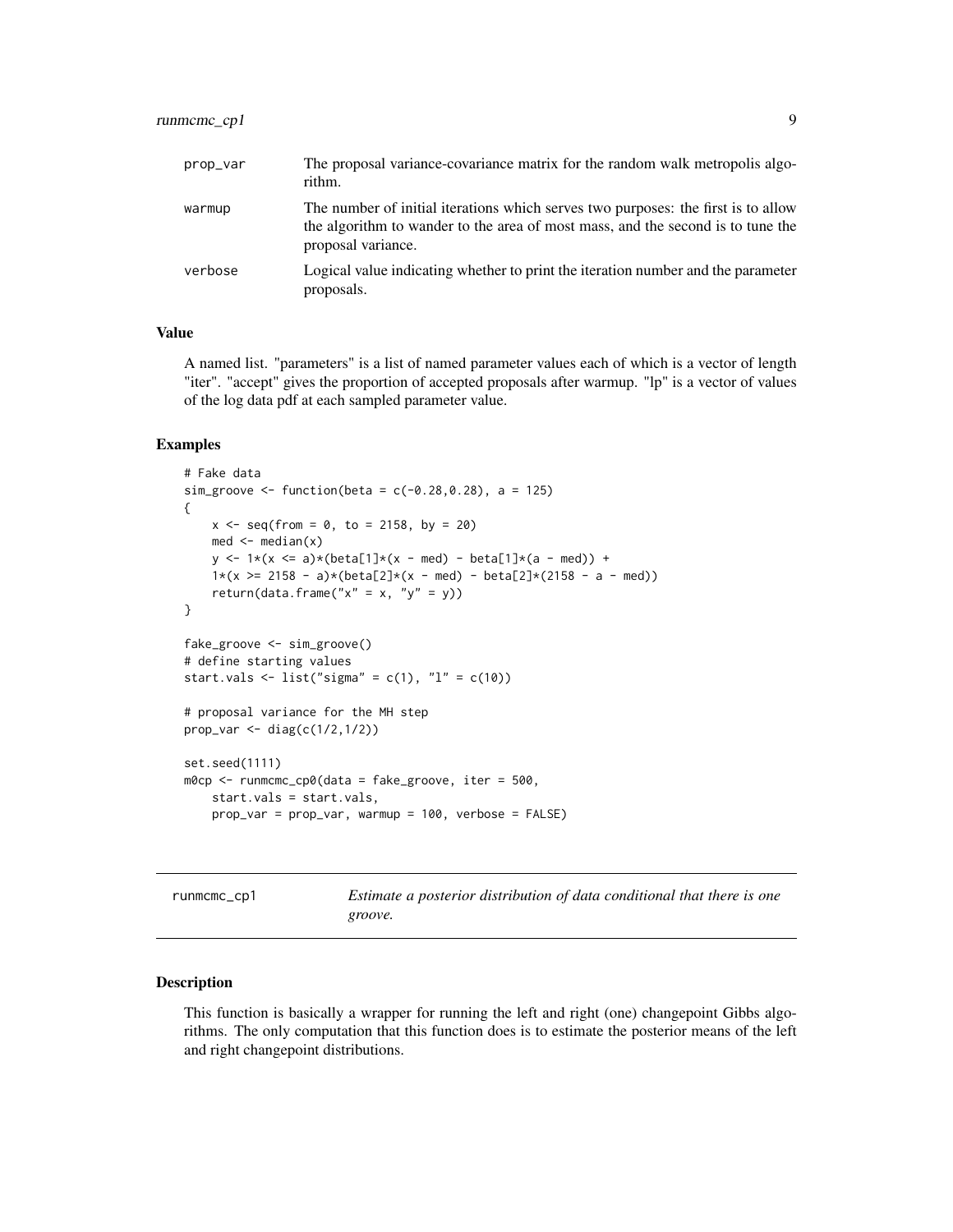# Usage

```
runmcmc_cp1(data, iter, start.vals.left, start.vals.right, prop_var_left,
 prop_var_right, cp_prop_var, tol_edge = 10, warmup = 500,
 verbose = FALSE)
```
# Arguments

| data             | Data frame with columns "x" and "y." "x" is a column of the locations of the<br>observed residual values, y.                                                                                                                                                                                                                                                                                                                                                                                       |
|------------------|----------------------------------------------------------------------------------------------------------------------------------------------------------------------------------------------------------------------------------------------------------------------------------------------------------------------------------------------------------------------------------------------------------------------------------------------------------------------------------------------------|
| iter             | Number of interations after warmup.                                                                                                                                                                                                                                                                                                                                                                                                                                                                |
| start.vals.left  |                                                                                                                                                                                                                                                                                                                                                                                                                                                                                                    |
|                  | Starting values for the changepoint algorithm assuming the groove is on the left.<br>List with elements "sigma", "1", "cp", "beta", and "intercept." "sigma" and "1"<br>are 2 element vectors where the first element is for the data to the left of the<br>changepoint. "cp" is the changepoint starting value. "beta" and "intercept" are<br>the slope and intercept starting values for the mean of the data model to the left<br>of the changepoint. which parameterize the covariance matrix. |
| start.vals.right |                                                                                                                                                                                                                                                                                                                                                                                                                                                                                                    |
|                  | Starting values for the changepoint algorithm assuming the groove is on the<br>right.                                                                                                                                                                                                                                                                                                                                                                                                              |
| prop_var_left    | The proposal variance for the random walk Metropolis algorithm assuming that<br>the groove is on the left. A two element list of the proposal variance-covariance<br>matrices for the random walk metropolis algorithm(s). The first element is for<br>the data to the left of the changepoint.                                                                                                                                                                                                    |
|                  | prop_var_right The proposal variance for the random walk Metropolis algorithm assuming that<br>the groove is on the right.                                                                                                                                                                                                                                                                                                                                                                         |
| cp_prop_var      | The proposal variance for the changepoint.                                                                                                                                                                                                                                                                                                                                                                                                                                                         |
| tol_edge         | This parameter controls how close changepoint proposals can be to the edge of<br>the data before getting automatically rejected. For example, a value of 10 means<br>that the changepoint will be automatically rejected if the proposal is within a<br>distance of 10 x-values from either edge.                                                                                                                                                                                                  |
| warmup           | The number of initial iterations which serves two purposes: the first is to allow<br>the algorithm to wander to the area of most mass, and the second is to tune the<br>proposal variance.                                                                                                                                                                                                                                                                                                         |
| verbose          | Logical value indicating whether to print the iteration number and the parameter<br>proposals.                                                                                                                                                                                                                                                                                                                                                                                                     |
|                  |                                                                                                                                                                                                                                                                                                                                                                                                                                                                                                    |

# Value

A named list with all of the output that the left and right changepoint functions produce individually plus the posterior means of the left and right changepoints.

```
# Fake data
sim_groove <- function(beta = c(-0.28, 0.28), a = 125)
```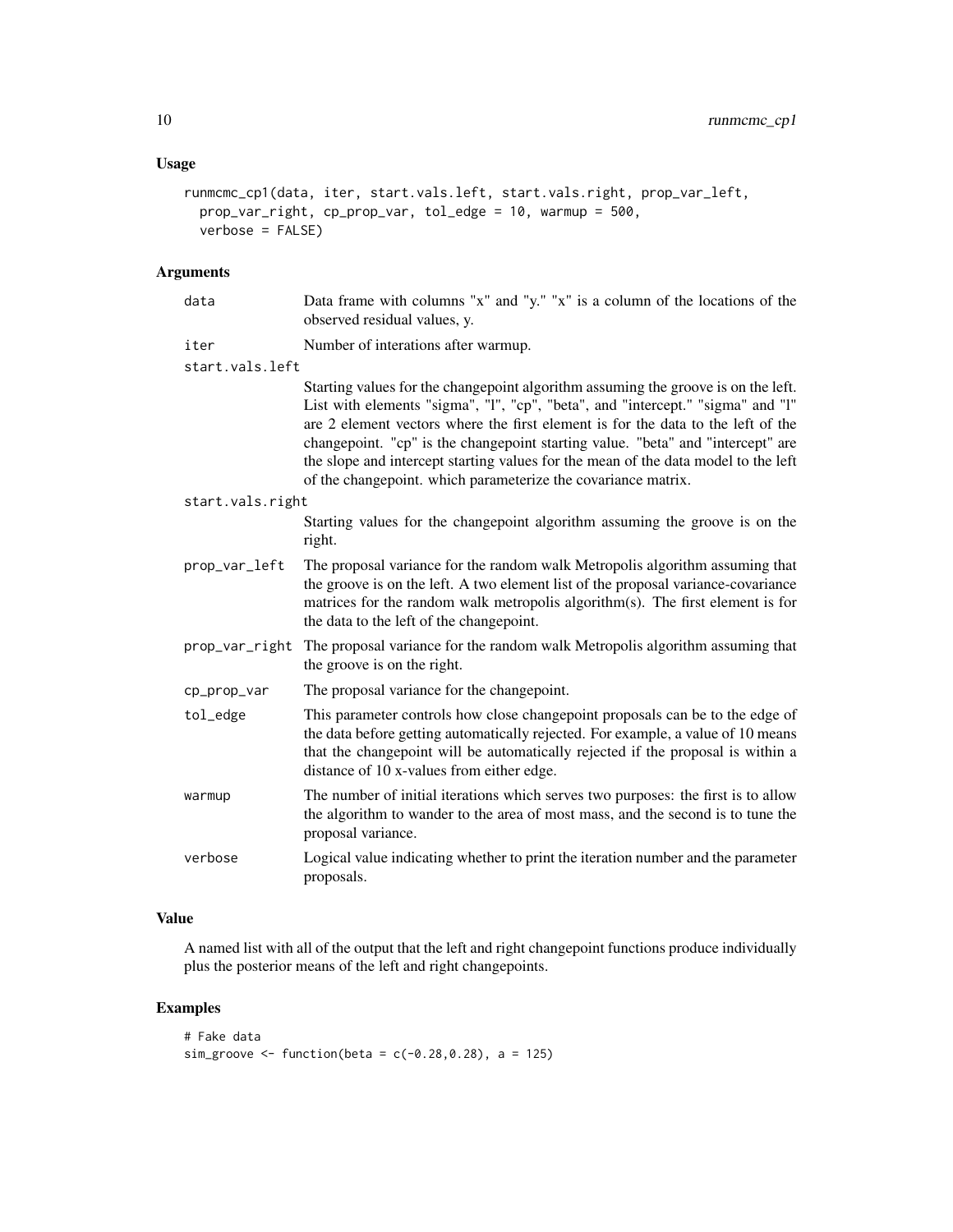# <span id="page-10-0"></span>runmcmc\_cp1\_left 11

```
{
    x \le - seq(from = 0, to = 2158, by = 20)
   med <- median(x)
   y \le -1*(x \le a)*(beta[1]*(x - med) - beta[1]*(a - med)) +1*(x \ge 2158 - a)*(beta[2]*(x - med) - beta[2]*(2158 - a - med))return(data.frame("x'' = x, "y'' = y))
}
fake_groove <- sim_groove()
# define starting values for the changepoints
cp_start_left <- min(fake_groove$x) + 60
cp_start_right <- max(fake_groove$x) - 60
# define list of starting values for both the left and right changepoint models
start.vals <- list("left" = list("sigma" = c(1,1),
                               "1" = c(10,10),
                               "cp" = c(cp_start_left),
                               "beta" = c(-1),
                               "intercept" = c(0)),
                               "right" = list("sigma" = c(1,1),
                                "1" = c(10,10),
                                "cp" = c(cp_start_right),
                                 "beta" = c(1),
                                 "intercept" = c(\emptyset)))
# list of starting values for each of the two MH steps
# (not sampling the changepoint) for both the left and right changepoint models
prop_var <- list("left" = list(diag(c(1/2,1/2,1/2,1/2)),
                            diag(c(1/2,1/2))),
                            "right" = list(diag(c(1/2, 1/2)),diag(c(1/2,1/2,1/2, 1/2))))
# define the proposal variance for the RWMH step sampling the changepoint
cp\_prop\_var < -10^2# run Gibbs MCMC for both the right only and left only GEA models
set.seed(1111)
mlcp < - runmcmc_cp1(data = fake_groove, iter = 500,
                 start.vals.left = start.vals$left,
                 start.vals.right = start.vals$right,
                 prop_var_left = prop_var$left,
                 prop_var_right = prop_var$right,
                 cp_prop_var = cp_prop_var,
                 tol\_edge = 50,
                 warmup = 100, verbose = FALSE)
```
runmcmc\_cp1\_left *Estimate a posterior distribution of data conditional on a left groove and no right groove.*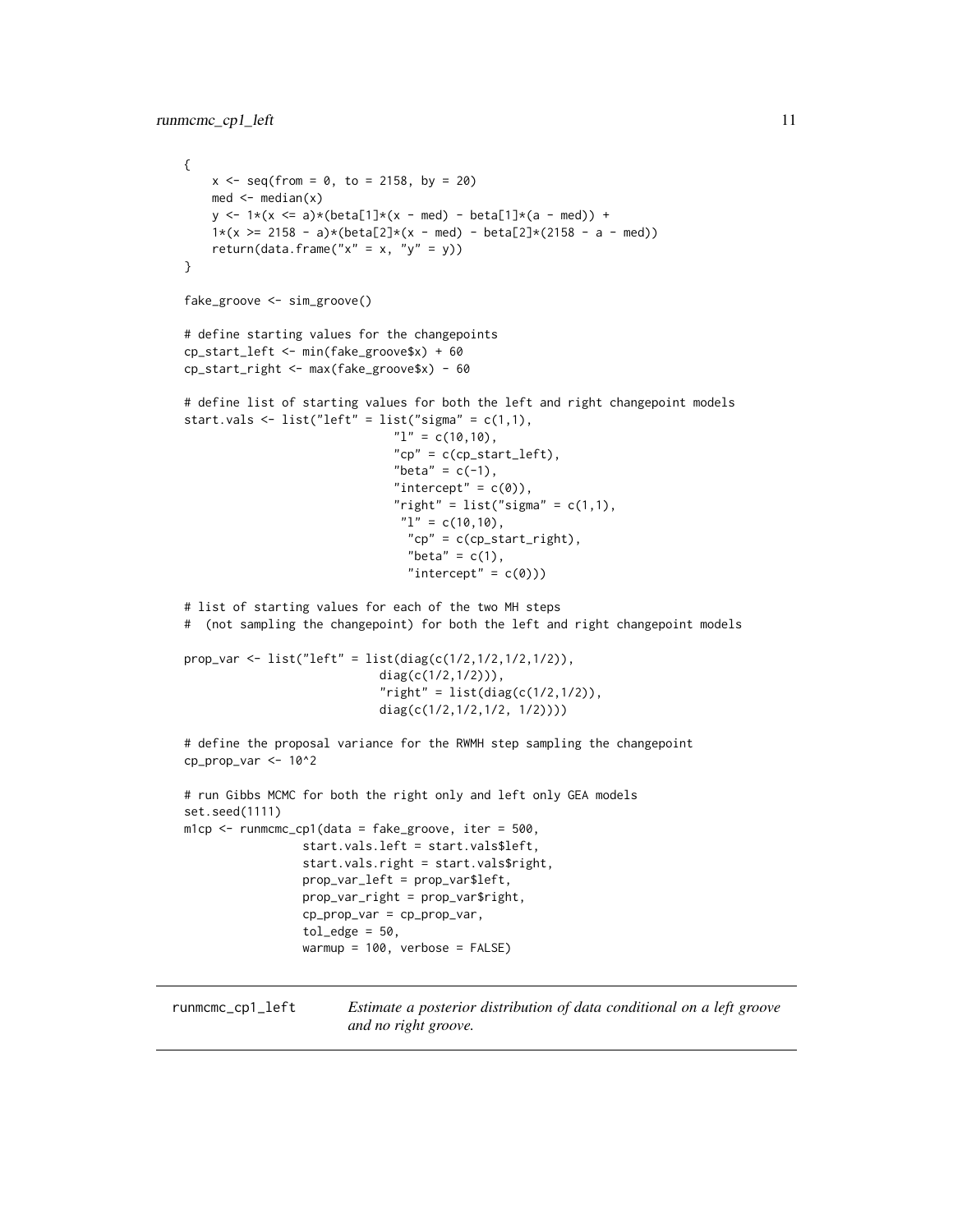# Description

This function runs a random walk metropolis within Gibbs algorithm to estimate the posterior distribution of the value of the changepoint as well as the parameters fit in each multivariate normal distribution on either side of the changepoint. The covariance matrices are both based on the exponential covariance function. This functions assumes equally spaced locations ("x" values in the "data" argument). The distribution to the left of the changepoint has a mean that is a linear function of the distance from the center of the data.

# Usage

```
runmcmc_cp1_left(data, iter, start.vals, prop_var, cp_prop_var,
  tol\_edge = 50, warmup = 500, verbose = FALSE)
```
# Arguments

| data        | Data frame with columns "x" and "y." "x" is a column of the locations of the<br>observed residual values, y.                                                                                                                                                                                                                                                                                                  |
|-------------|---------------------------------------------------------------------------------------------------------------------------------------------------------------------------------------------------------------------------------------------------------------------------------------------------------------------------------------------------------------------------------------------------------------|
| iter        | Number of interations after warmup.                                                                                                                                                                                                                                                                                                                                                                           |
| start.vals  | List with elements "sigma", "I", "cp", "beta", and "intercept." "sigma" and "I"<br>are 2 element vectors where the first element is for the data to the left of the<br>changepoint. "cp" is the changepoint starting value. "beta" and "intercept" are<br>the slope and intercept starting values for the mean of the data model to the left<br>of the changepoint. which parameterize the covariance matrix. |
| prop_var    | A two element list of the proposal variance-covariance matrices for the random<br>walk metropolis algorithm(s). The first element is for the data to the left of the<br>changepoint.                                                                                                                                                                                                                          |
| cp_prop_var | The proposal variance for the changepoint.                                                                                                                                                                                                                                                                                                                                                                    |
| tol_edge    | This parameter controls how close changepoint proposals can be to the edge of<br>the data before getting automatically rejected. For example, a value of 10 means<br>that the changepoint will be automatically rejected if the proposal is within a<br>distance of 10 x-values from either edge.                                                                                                             |
| warmup      | The number of initial iterations which serves two purposes: the first is to allow<br>the algorithm to wander to the area of most mass, and the second is to tune the<br>proposal variance.                                                                                                                                                                                                                    |
| verbose     | Logical value indicating whether to print the iteration number and the parameter<br>proposals.                                                                                                                                                                                                                                                                                                                |

# Value

A named list. "parameters" is a list of named parameter values each of which is a vector of length "iter". "accept" gives the proportion of accepted proposals after warmup. "lp" is a vector of values of the log data pdf at each sampled parameter value. "gp\_prop\_var" and "cp\_prop\_var" are the tuned proposal variances for the metropolis steps.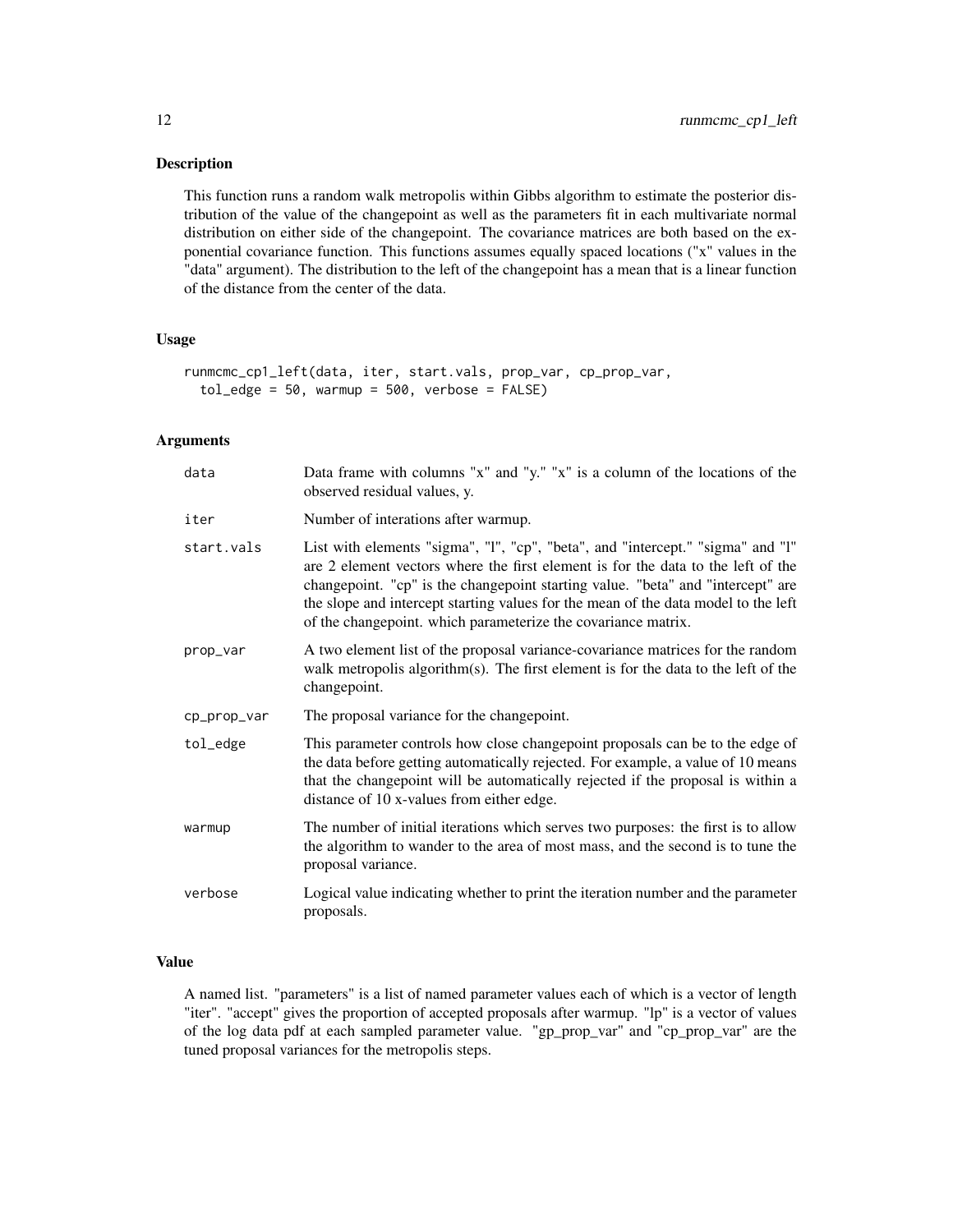# <span id="page-12-0"></span>runmcmc\_cp1\_right 13

```
# Fake data
sim_groove <- function(beta = c(-0.28, 0.28), a = 125)
{
    x \le - seq(from = 0, to = 2158, by = 20)
   med <- median(x)
   y \le -1*(x \le a)*(beta[1]*(x - med) - beta[1]*(a - med)) +1*(x \ge 2158 - a)*(beta[2]*(x - med) - beta[2]*(2158 - a - med))return(data.frame("x'' = x, "y'' = y))
}
fake_groove <- sim_groove()
# define starting values for the changepoints
cp_start_left <- min(fake_groove$x) + 60
cp_start_right <- max(fake_groove$x) - 60
# define list of starting values for both the left and right changepoint models
start.vals \le list("left" = list("sigma" = c(1,1),
                              "1" = c(10,10),
                              "cp" = c(cp_start_left),"beta" = c(-1),
                              "intercept" = c(0)),
                              "right" = list("sigma" = c(1,1),"1" = c(10,10),
                                "cp" = c(cp_start_right),"beta" = c(1),
                                "intercept" = c(0)))
# list of starting values for each of the two MH steps
# (not sampling the changepoint) for both the left and right changepoint models
prop_var <- list("left" = list(diag(c(1/2,1/2,1/2,1/2)),
                            diag(c(1/2,1/2))),
                            "right" = list(diag(c(1/2, 1/2)),diag(c(1/2,1/2,1/2, 1/2))))
# define the proposal variance for the RWMH step sampling the changepoint
cp_prop_var <- 10^2
# run Gibbs MCMC for the left GEA model
set.seed(1111)
m1cp_left <- runmcmc_cp1_left(data = fake_groove, iter = 500, warmup = 100,
                           start.vals = start.vals$left,
                           prop_var = prop_var$left,
                           cp_prop_var = cp_prop_var,
                           verbose = FALSE, tol_edge = 50)
```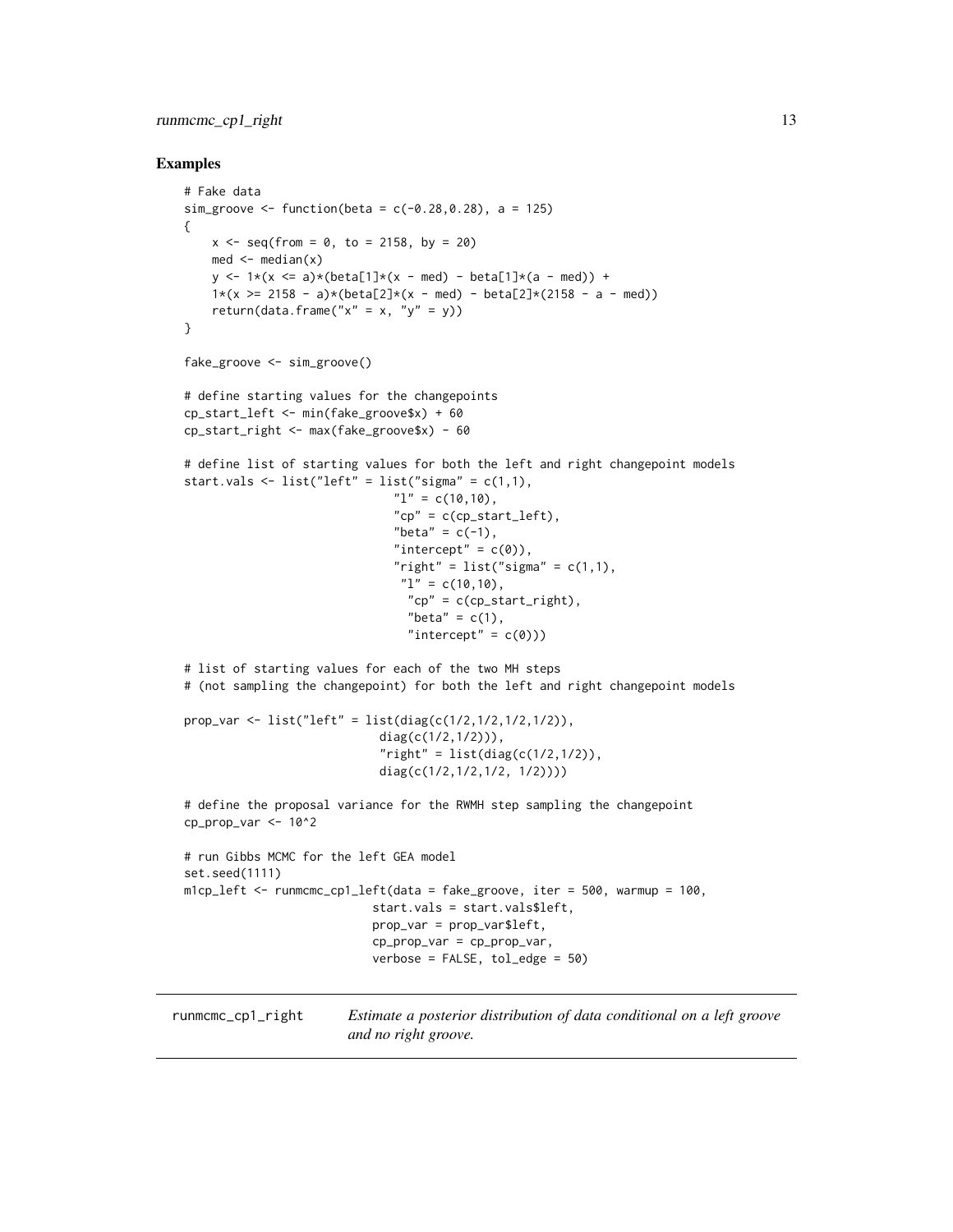#### Description

This function runs a random walk metropolis within Gibbs algorithm to estimate the posterior distribution of the value of the changepoint as well as the parameters fit in each multivariate normal distribution on either side of the changepoint. The covariance matrices are both based on the exponential covariance function. This functions assumes equally spaced locations ("x" values in the "data" argument). The distribution to the right of the changepoint has a mean that is a linear function of the distance from the center of the data. Note that this function is identical to the 1cp\_left function, and more thorough documentation is in that file.

#### Usage

```
runmcmc_cp1_right(data, iter, start.vals, prop_var, cp_prop_var,
  tol\_edge = 50, warmup = 500, verbose = FALSE)
```
# Arguments

| data        | Data frame with columns "x" and "y." "x" is a column of the locations of the<br>observed residual values, y.                                                                                                                                                                                                                                                                                                  |
|-------------|---------------------------------------------------------------------------------------------------------------------------------------------------------------------------------------------------------------------------------------------------------------------------------------------------------------------------------------------------------------------------------------------------------------|
| iter        | Number of interations after warmup.                                                                                                                                                                                                                                                                                                                                                                           |
| start.vals  | List with elements "sigma", "I", "cp", "beta", and "intercept." "sigma" and "I"<br>are 2 element vectors where the first element is for the data to the left of the<br>changepoint. "cp" is the changepoint starting value. "beta" and "intercept" are<br>the slope and intercept starting values for the mean of the data model to the left<br>of the changepoint. which parameterize the covariance matrix. |
| prop_var    | A two element list of the proposal variance-covariance matrices for the random<br>walk metropolis algorithm(s). The first element is for the data to the left of the<br>changepoint.                                                                                                                                                                                                                          |
| cp_prop_var | The proposal variance for the changepoint.                                                                                                                                                                                                                                                                                                                                                                    |
| tol_edge    | This parameter controls how close changepoint proposals can be to the edge of<br>the data before getting automatically rejected. For example, a value of 10 means<br>that the changepoint will be automatically rejected if the proposal is within a<br>distance of 10 x-values from either edge.                                                                                                             |
| warmup      | The number of initial iterations which serves two purposes: the first is to allow<br>the algorithm to wander to the area of most mass, and the second is to tune the<br>proposal variance.                                                                                                                                                                                                                    |
| verbose     | Logical value indicating whether to print the iteration number and the parameter<br>proposals.                                                                                                                                                                                                                                                                                                                |

# Value

A named list. "parameters" is a list of named parameter values each of which is a vector of length "iter". "accept" gives the proportion of accepted proposals after warmup. "lp" is a vector of values of the log data pdf at each sampled parameter value. "gp\_prop\_var" and "cp\_prop\_var" are the tuned proposal variances for the metropolis steps.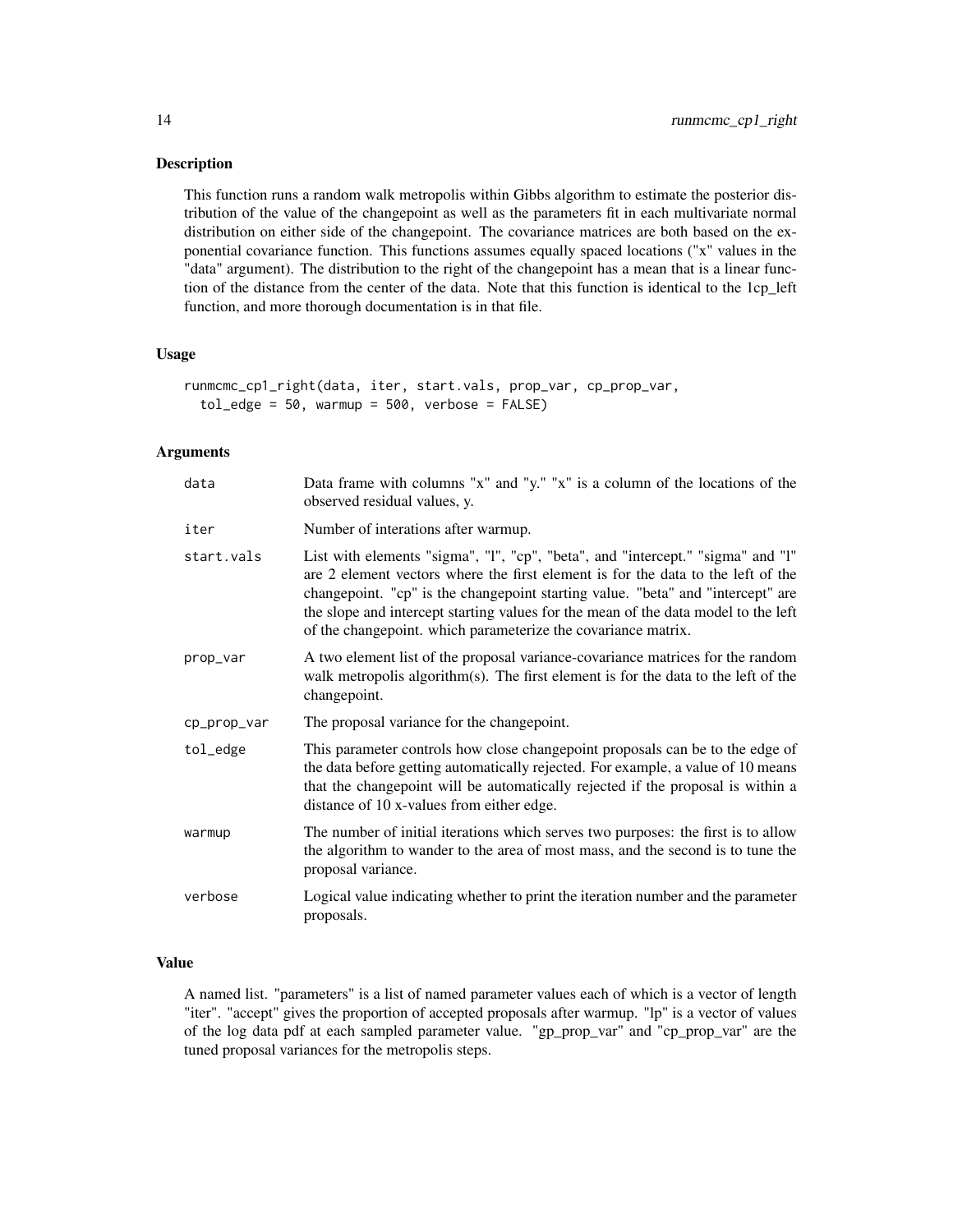# <span id="page-14-0"></span>runmcmc\_cp2 15

```
# Fake data
 sim_groove <- function(beta = c(-0.28, 0.28), a = 125)
 {
     x \le - seq(from = 0, to = 2158, by = 20)
     med <- median(x)
     y \le -1*(x \le a)*(beta[1]*(x - med) - beta[1]*(a - med)) +1*(x \ge 2158 - a)*(beta[2]*(x - med) - beta[2]*(2158 - a - med))return(data.frame("x'' = x, "y'' = y))
 }
 fake_groove <- sim_groove()
 # define starting values for the changepoints
 cp_start_left <- min(fake_groove$x) + 60
 cp_start_right <- max(fake_groove$x) - 60
 # define list of starting values for both the left and right changepoint models
 start.vals \le list("left" = list("sigma" = c(1,1),
                                "1" = c(10,10),
                                "cp" = c(cp_start_left),
                                "beta" = c(-1),
                                "intercept" = c(0)),
                                "right" = list("sigma" = c(1,1),"1" = c(10,10),
                                  "cp" = c(cp_start_right),"beta" = c(1),
                                  "intercept" = c(0)))
 # list of starting values for each of the two MH steps
 # (not sampling the changepoint) for both the left and right changepoint models
 prop_var <- list("left" = list(diag(c(1/2,1/2,1/2,1/2)),
                              diag(c(1/2,1/2))),
                              "right" = list(diag(c(1/2, 1/2)),diag(c(1/2,1/2,1/2, 1/2))))
 # define the proposal variance for the RWMH step sampling the changepoint
 cp_prop_var <- 10^2
 # run Gibbs MCMC for the right GEA model
 set.seed(1111)
 m1cp_right<- runmcmc_cp1_right(data = fake_groove, iter = 500, warmup = 100,
                             start.vals = start.vals$right,
                            prop_var = prop_var$right,
                            cp_prop_var = cp_prop_var,
                             verbose = FALSE, tol_edge = 50)
runmcmc_cp2 Estimate a posterior distribution of data conditional that there are two
```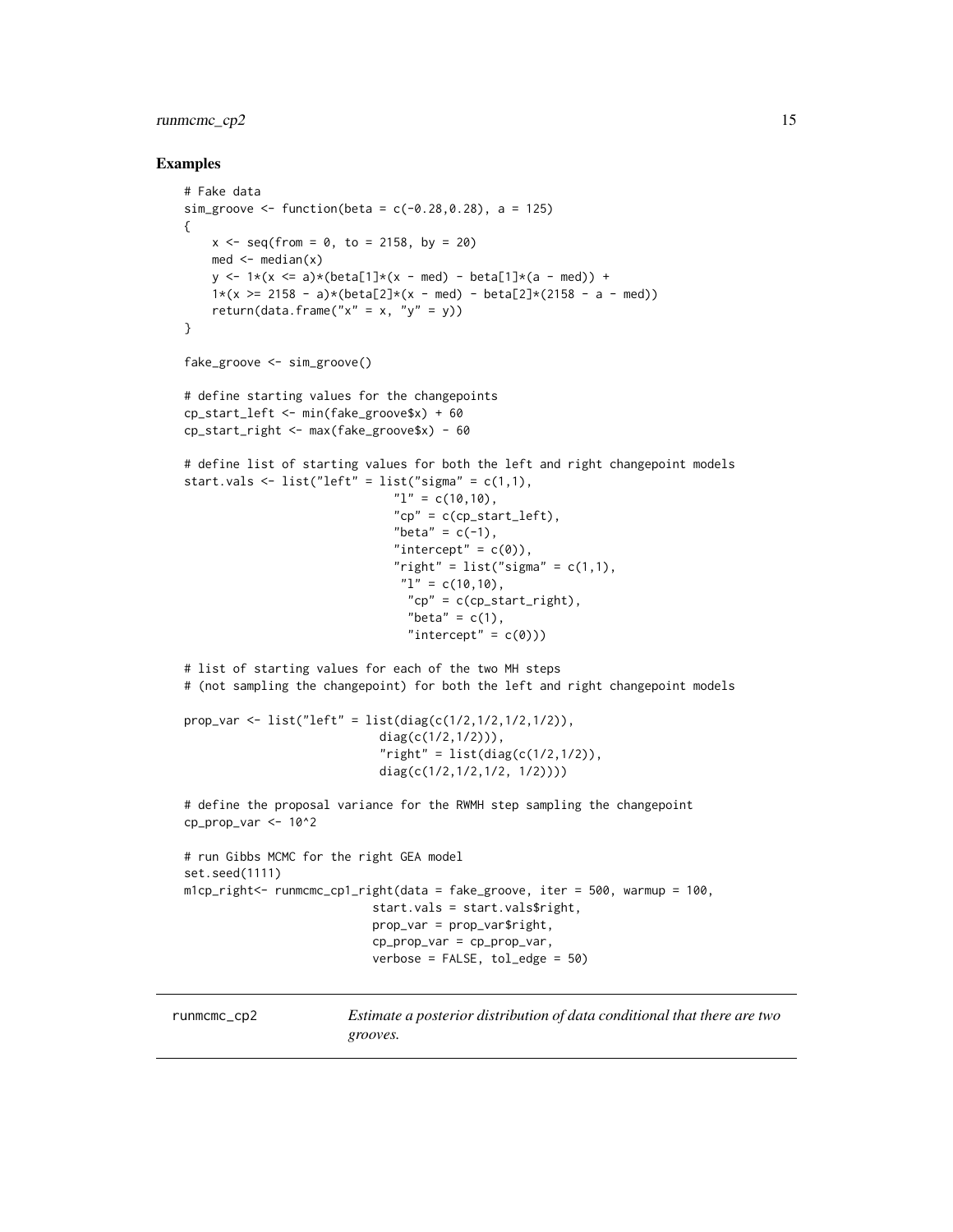# Description

This function runs a random walk metropolis within Gibbs algorithm to estimate the posterior distribution of the value of the changepoints as well as the parameters fit in each multivariate normal distribution on either side of each changepoint. The covariance matrices are based on the exponential covariance function. This functions assumes equally spaced locations ("x" values in the "data" argument). The distribution to the right of the right most changepoint and to the left of the left most changepoint have means that are a linear function of the distance from the center of the data. The slope is constrained to be negative in the left case and positive in the right case. The models fit to the groove engraved areas are exactly the same as in the one changepoint case. Thus, this algorithm only differs in that there are three segments of data to deal with as opposed to two.

#### Usage

runmcmc\_cp2(data, iter, start.vals, prop\_var, cp\_prop\_var, tol\_edge = 50,  $tol_c$ p = 1000, warmup = 500, verbose = FALSE)

# Arguments

| data        | Data frame with columns "x" and "y." "x" is a column of the locations of the<br>observed residual values, y.                                                                                                                                                                                                                                                                                                                                                                                                            |
|-------------|-------------------------------------------------------------------------------------------------------------------------------------------------------------------------------------------------------------------------------------------------------------------------------------------------------------------------------------------------------------------------------------------------------------------------------------------------------------------------------------------------------------------------|
| iter        | Number of interations after warmup.                                                                                                                                                                                                                                                                                                                                                                                                                                                                                     |
| start.vals  | Starting values for the changepoint algorithm. List with elements "sigma", "I",<br>"cp", "beta", and "intercept." "sigma" and "1" are 3 element vectors where the<br>first element is for the data on the left groove. The second element is for the land<br>engraved area, and the third element is for the right groove. "cp" is the vector of<br>changepoint starting values. "beta" and "intercept" are two element vectors of<br>the slope and intercept for the left and right groove engraved area respectively. |
| prop_var    | A three element list of the proposal variance-covariance matrices for the random<br>walk Metropolis algorithm(s). The first element is for the left groove engraved<br>area. The second element is for the land engraved area, and the third element is<br>for the right engraved area.                                                                                                                                                                                                                                 |
| cp_prop_var | The proposal variance-covariance matrix for the changepoints.                                                                                                                                                                                                                                                                                                                                                                                                                                                           |
| tol_edge    | This parameter controls how close changepoint proposals can be to the edge<br>of the data before getting automatically rejected. For example, a value of 10<br>means that the changepoint will be automatically rejected if either of the pro-<br>posal changepoints is within a distance of 10 x-values from either edge.                                                                                                                                                                                              |
| tol         | This parameter controls how close changepoint proposals can be to each other<br>before getting automatically rejected. For example, a value of 10 means that the<br>changepoint will be automatically rejected if either of the proposal changepoints<br>is within a distance of 10 x-values from either each other.                                                                                                                                                                                                    |
| warmup      | The number of initial iterations which serves two purposes: the first is to allow<br>the algorithm to wander to the area of most mass, and the second is to tune the<br>proposal variance.                                                                                                                                                                                                                                                                                                                              |
| verbose     | Logical value indicating whether to print the iteration number and the parameter<br>proposals.                                                                                                                                                                                                                                                                                                                                                                                                                          |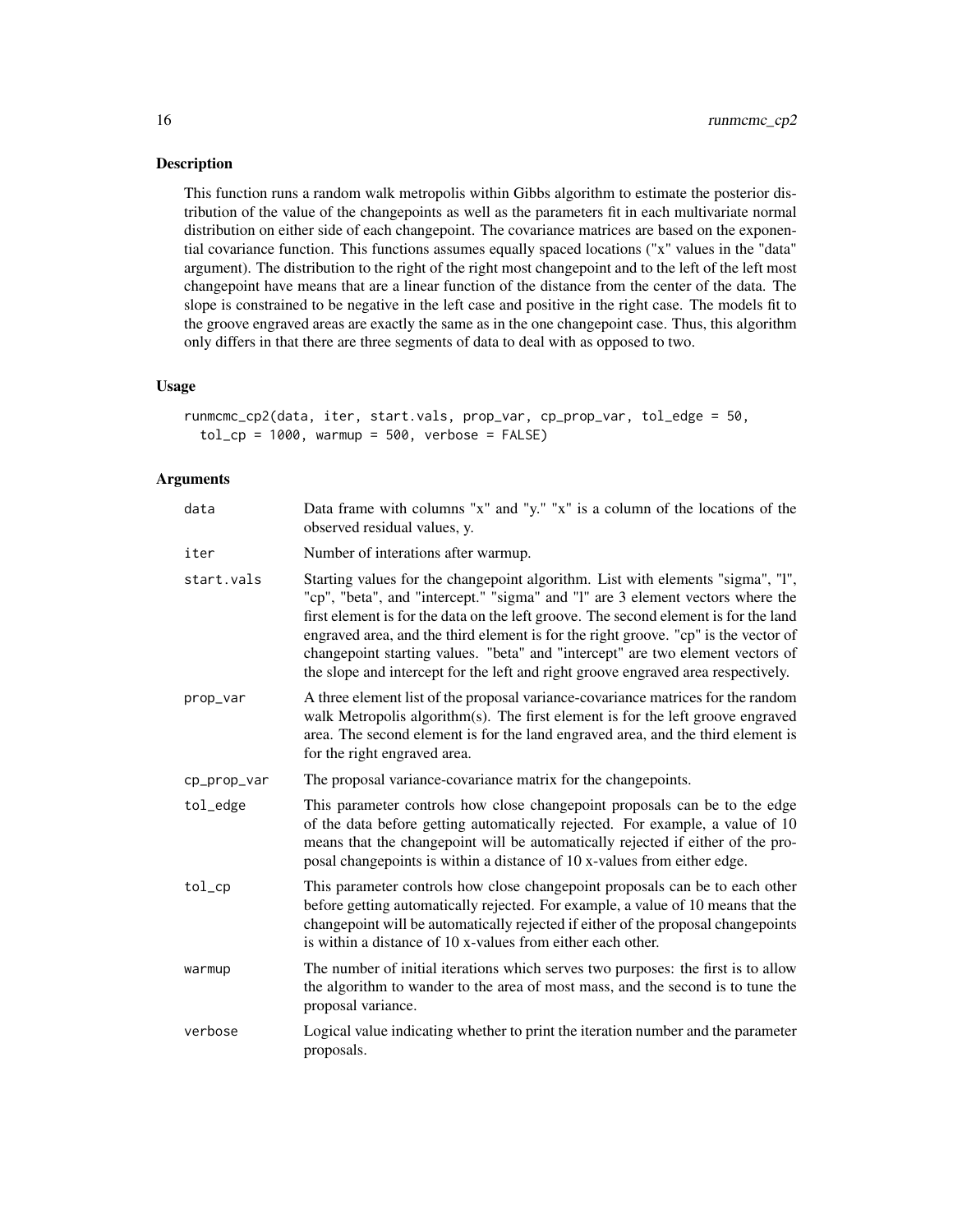# runmcmc\_cp2 17

# Value

A named list containing the sampled parameters, acceptance rates for the Metropolis steps, log likelihood values, and proposal variance for the changepoints.

```
# Fake data
sim_groove <- function(beta = c(-0.28, 0.28), a = 125)
{
   x \le - seq(from = 0, to = 2158, by = 20)
   med <- median(x)
   y \le -1*(x \le a)*(beta[1]*(x - med) - beta[1]*(a - med)) +1*(x \ge 2158 - a)*(beta[2]*(x - med) - beta[2]*(2158 - a - med))return(data.frame("x'' = x, "y'' = y))
}
fake_groove <- sim_groove()
# define starting values for the changepoints
cp_start_left <- min(fake_groove$x) + 60
cp_start_right <- max(fake_groove$x) - 60
# define starting values
start.vals \le list("sigma" = c(1,1,1),
                "1" = c(10,10,10),
                "cp" = c(cp_start_left, cp_start_right),
                "beta" = c(-2, 2),
                "intercept" = c(\emptyset, \emptyset))
# define proposal variances (not for changepoints)
prop_var <- list(diag(c(1/2,1/2,1/2,1/2)),
              diag(c(1/2,1/2)),
              diag(c(1/2,1/2,1/2,1/2)))
# define proposal variance for changepoints
cp_prop_var <- diag(c(10^2, 10^2))
# run Gibbs MCMC for both the right only and left only GEA models
set.seed(1111)
m2cp <- runmcmc_cp2(data = fake_groove,
                 iter = 500,
                 start.vals = start.vals,
                 prop_var = prop_var,
                 cp_prop_var = cp_prop_var,
                 tol\_edge = 50, tol\_cp = 1000,warmup = 100,
                 verbose = FALSE)
```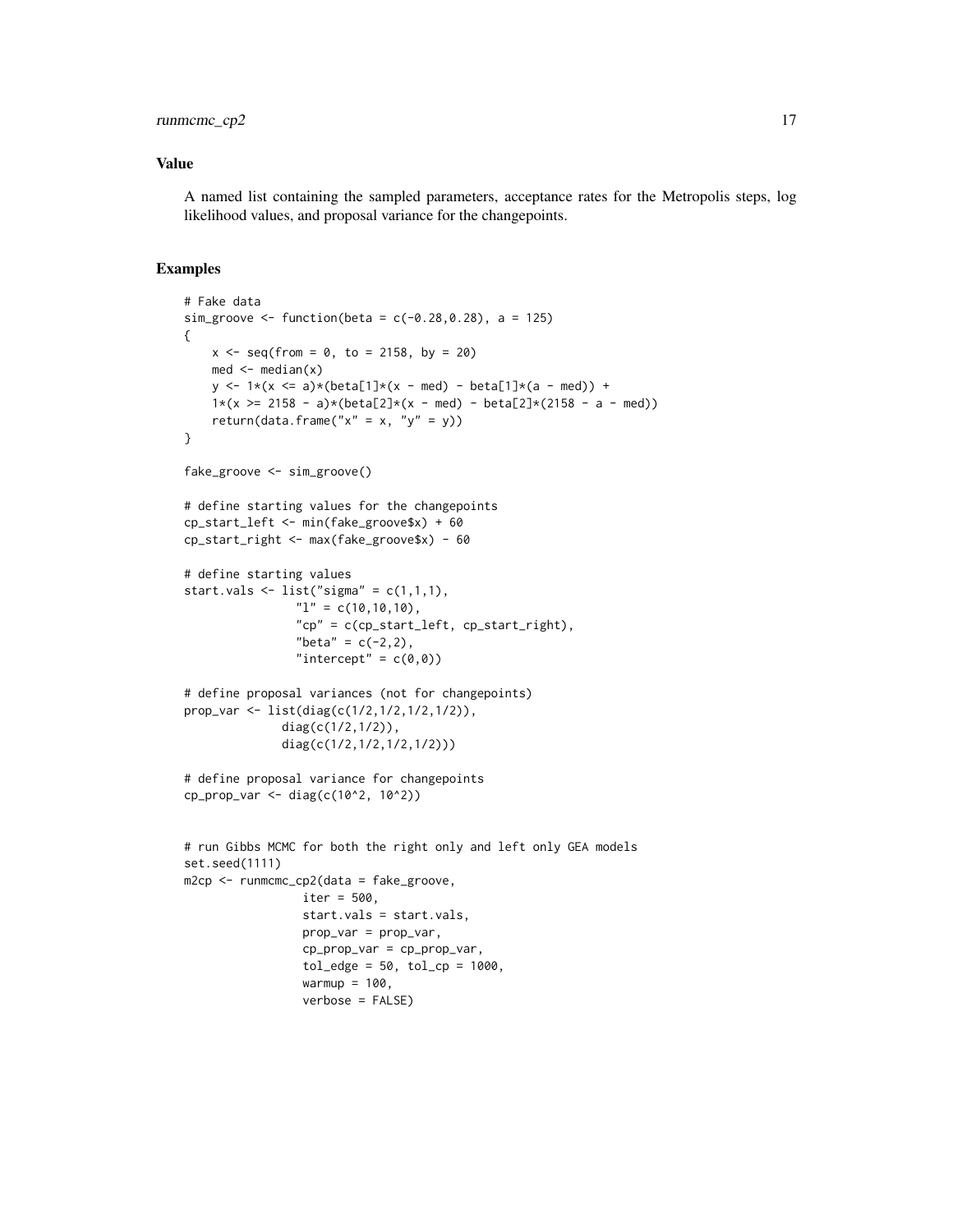#### Description

This function runs the changepoint functions designed for the cases when there are 0, 1, or 2 changepoints. It then returns a subset of the results that are returned for each function individually. This subset of results is enough to decide the likely number of shoulders, the locations of the shoulders (if they exist), as well as the posterior samples for the changepoints for minimal diagnostic use.

#### Usage

```
runmcmc_cpall(data, iter = 8000, start.vals = NA, prop_var = NA,
  cp\_prop\_var = NA, tol\_edge = 50, tol\_cp = 1000, warmup = 500,
  verbose = FALSE, prior\_number = rep(1/4, times = 4)
```
# Arguments

| data        | Data frame with columns "x" and "y." "x" is a column of the locations of the<br>observed residual values, y.                                                                                                                                                                                                                                                                                                                                                                                                                                                                                                                                                                                                                                                                                                                                                                                                                                                                                                         |
|-------------|----------------------------------------------------------------------------------------------------------------------------------------------------------------------------------------------------------------------------------------------------------------------------------------------------------------------------------------------------------------------------------------------------------------------------------------------------------------------------------------------------------------------------------------------------------------------------------------------------------------------------------------------------------------------------------------------------------------------------------------------------------------------------------------------------------------------------------------------------------------------------------------------------------------------------------------------------------------------------------------------------------------------|
| iter        | Number of iterations after warmup.                                                                                                                                                                                                                                                                                                                                                                                                                                                                                                                                                                                                                                                                                                                                                                                                                                                                                                                                                                                   |
| start.vals  | Starting values for the changepoint algorithm. Either NA valued or a named list<br>of lists. If list, the names of the lists should be "cp2", "cp1", and "cp0". Each list<br>posessing one of those aforementioned names is a list of starting values identical<br>to what would be given if the changepoint algorithm were to be run with the<br>corresponding number of specified changepoints. List with elements "sigma",<br>"I", "cp", "beta", and "intercept." "sigma" and "I" are 3 element vectors where the<br>first element is for the data on the left groove. The second element is for the land<br>engraved area, and the third element is for the right groove. "cp" is the vector of<br>changepoint starting values. "beta" and "intercept" are two element vectors of<br>the slope and intercept for the left and right groove engraved area respectively.<br>If NA, default starting values will be used. Note that the changepoint starting<br>values should always be near the edges of the data. |
| prop_var    | Either NA valued or a list of named lists. If list, the names of the lists should<br>be "cp2", "cp1", and "cp0". Each list posessing one of those aforementioned<br>names is a list of proposal covariance matrices identical to what would be given<br>if the changepoint algorithm were to be run with the corresponding number of<br>specified changepoints.                                                                                                                                                                                                                                                                                                                                                                                                                                                                                                                                                                                                                                                      |
| cp_prop_var | The proposal variance-covariance matrix for the changepoints. Can either be NA<br>or a named list. If list, the names of the list items should be "cp2", "cp1" where<br>each is the appropriate proposal variance/covariance matrix for the number of<br>changepoints.                                                                                                                                                                                                                                                                                                                                                                                                                                                                                                                                                                                                                                                                                                                                               |
| tol_edge    | This parameter controls how close changepoint proposals can be to the edge<br>of the data before getting automatically rejected. For example, a value of 10<br>means that the changepoint will be automatically rejected if either of the pro-<br>posal changepoints is within a distance of 10 x-values from either edge.                                                                                                                                                                                                                                                                                                                                                                                                                                                                                                                                                                                                                                                                                           |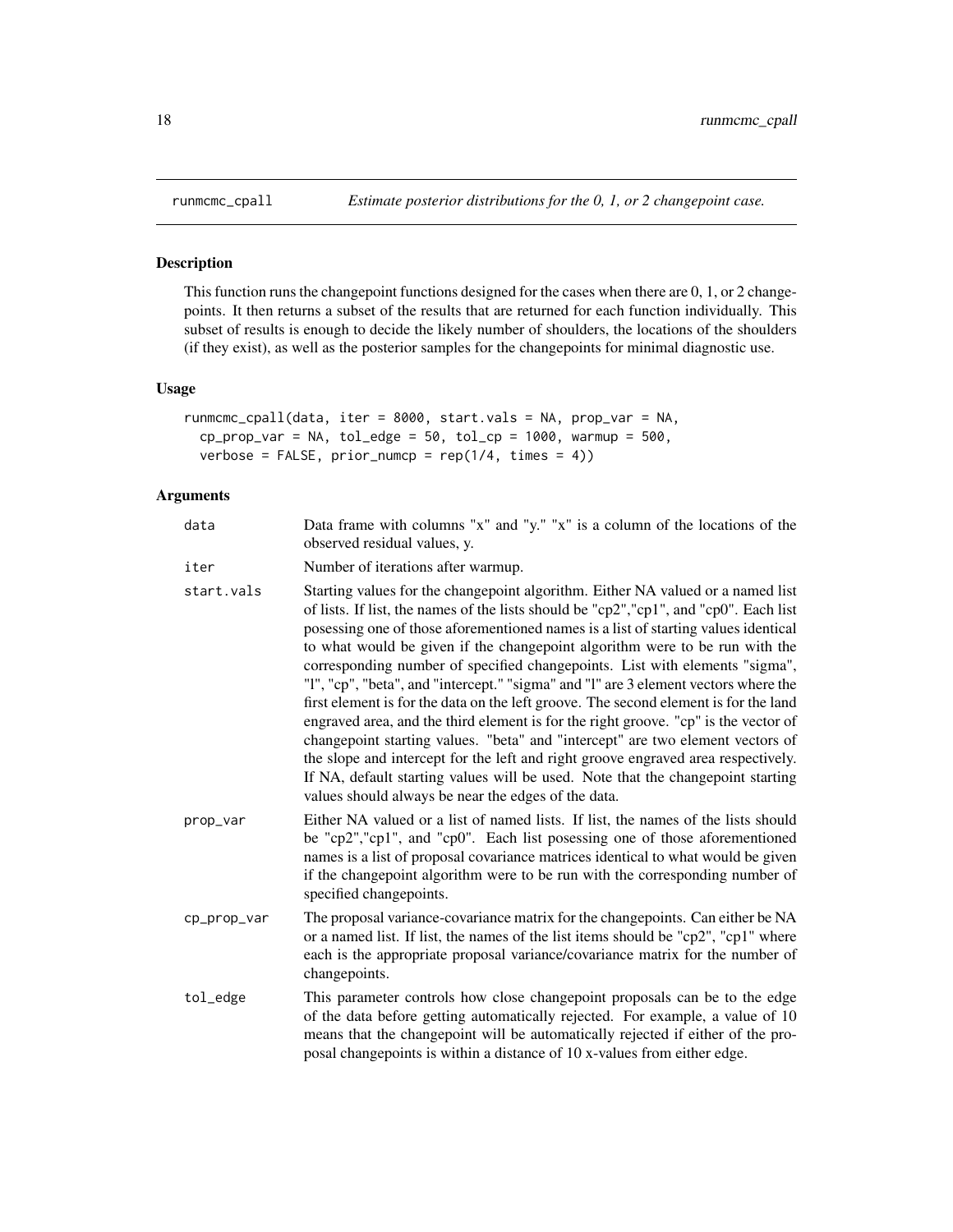| tol         | This parameter controls how close changepoint proposals can be to each other<br>before getting automatically rejected. For example, a value of 10 means that the<br>changepoint will be automatically rejected if either of the proposal changepoints<br>is within a distance of 10 x-values from either each other.                                                |
|-------------|---------------------------------------------------------------------------------------------------------------------------------------------------------------------------------------------------------------------------------------------------------------------------------------------------------------------------------------------------------------------|
| warmup      | The number of warmup iterations. This should be set to a very small number of<br>iterations, as using too many iterations as warmup risks moving past the change-<br>points and getting stuck in a local mode. Default is set to 500.                                                                                                                               |
| verbose     | Logical value indicating whether to print the iteration number and the parameter<br>proposals.                                                                                                                                                                                                                                                                      |
| prior_numcp | This is a vector with four elements giving the prior probabilities for the zero<br>changepoint model, the one changepoint on the left model, the one changepoint<br>on the right model, and the two changepoint model, in that order. Note that,<br>practically, because the likelihood values are so large, only very strong priors<br>will influence the results. |

# Value

A named list containing the sampled changepoint locations for both the one and two changepoint scenarios, the posterior changepoint means, the average log pdf values from the data model under each model, the maximum log probability values under each model log likelihood values, and estimates of the maximum a posteriori changepoint value under each model.

```
# Fake data
sim_groove <- function(beta = c(-0.28, 0.28), a = 125)
{
   x \le - seq(from = 0, to = 2158, by = 20)
   med <- median(x)
   y \le -1*(x \le a)*(beta[1]*(x - med) - beta[1]*(a - med)) +1*(x \ge 2158 - a)*(beta[2]*(x - med) - beta[2]*(2158 - a - med))return(data.frame("x'' = x, "y'' = y))
}
fake_groove <- sim_groove()
# define starting values for the changepoints
cp_start_left <- min(fake_groove$x) + 60
cp_start_right <- max(fake_groove$x) - 60
# define list of starting values for both the left and right changepoint models
cp0.start.vals <- list("sigma" = c(1), "l" = c(10))
cp1.start.vals <- list("left" = list("sigma" = c(1,1),
                              "1" = c(10,10),
                              "cp" = c(cp_start_left),"beta" = c(-1),
                               "intercept" = c(\emptyset),
                               "right" = list("sigma" = c(1,1),
                               "1" = c(10,10),
                                "cp" = c(cp_start_right),
```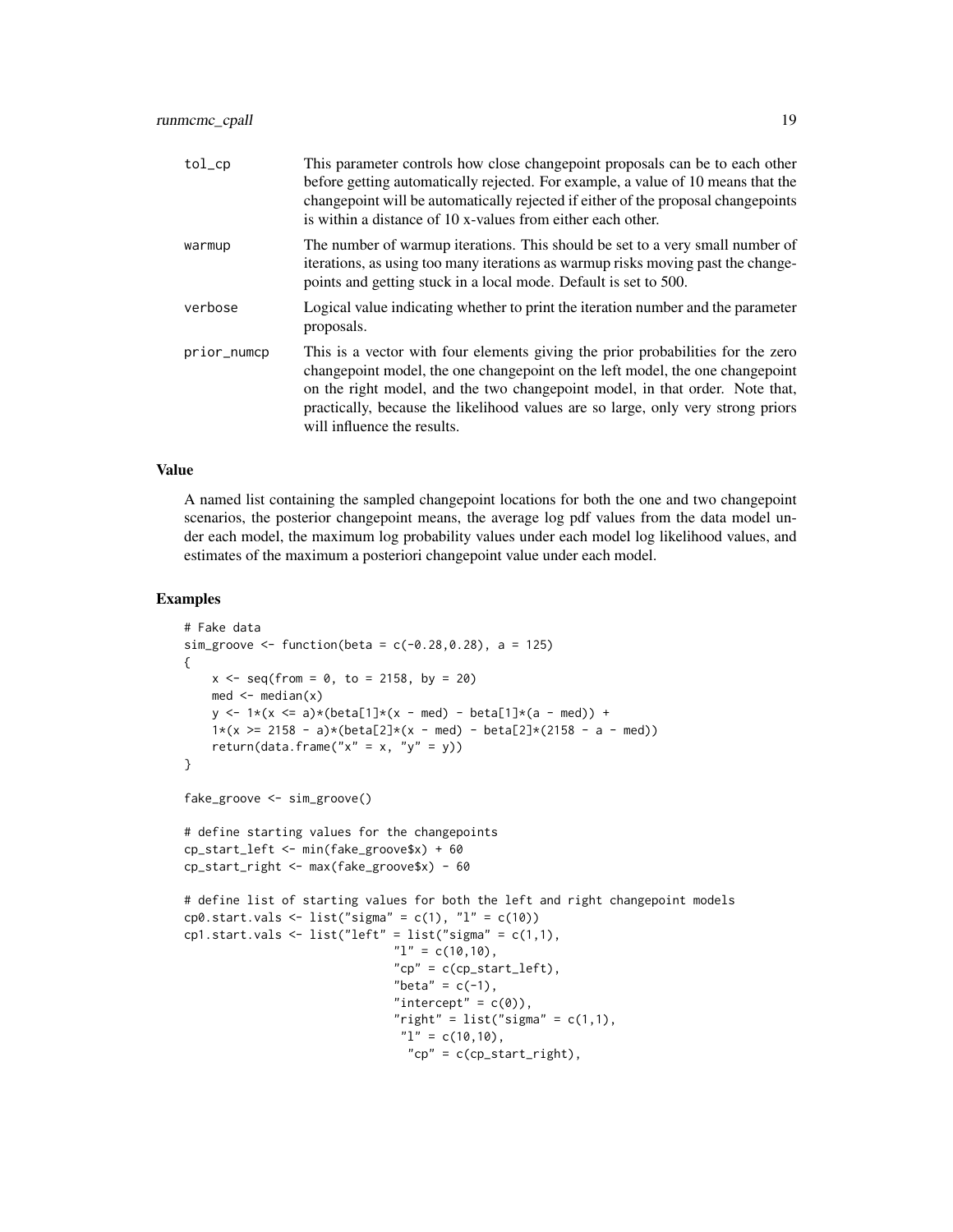```
"beta" = c(1),
                                  "intercept" = c(\emptyset)))
cp2.start.values \leftarrow list("sigma" = c(1,1,1),"1" = c(10,10,10),
                 "cp" = c(cp_start_left, cp_start_right),
                 "beta" = c(-2, 2),
                 "intercept" = c(\emptyset, \emptyset))
start.vals <- list("cp2" = cp2.start.vals, "cp1" = cp1.start.vals, "cp0" = cp0.start.vals)
# list of starting values for each of the two MH steps
# (not sampling the changepoint) for both the left and right changepoint models
prop_var_0cp <- diag(c(1/2,1/2))
prop_var_lrcp <- list("left" = list(diag(c(1/2,1/2,1/2,1/2)),
                             diag(c(1/2,1/2))),
                             "right" = list(diag(c(1/2,1/2)),
                             diag(c(1/2,1/2,1/2, 1/2))))
prop_var_2cp <- list(diag(c(1/2,1/2,1/2,1/2)),
              diag(c(1/2,1/2)),
              diag(c(1/2,1/2,1/2,1/2)))
prop_var <- list("cp2" = prop_var_2cp, "cp1" = prop_var_lrcp, "cp0" = prop_var_0cp)
# define the proposal variance for the RWMH step sampling the changepoint
cp\_prop\_var \leftarrow list("cp2" = diag(c(10^2, 10^2)),"cp1" = 10^2)
# prior on the number of changepoints
prior\_numcp \leftarrow rep(1/4, times = 4)set.seed(1111)
cp_gibbs <- runmcmc_cpall(data = fake_groove,
                        start.vals = start.vals,
                        prop_var = prop_var,
                        cp_prop_var = cp_prop_var,
                        verbose = FALSE,
                        tol\_edge = 50,
                        tol_cp = 1000,
                        iter = 300,
                        warmup = 100,
```
prior\_numcp = prior\_numcp)